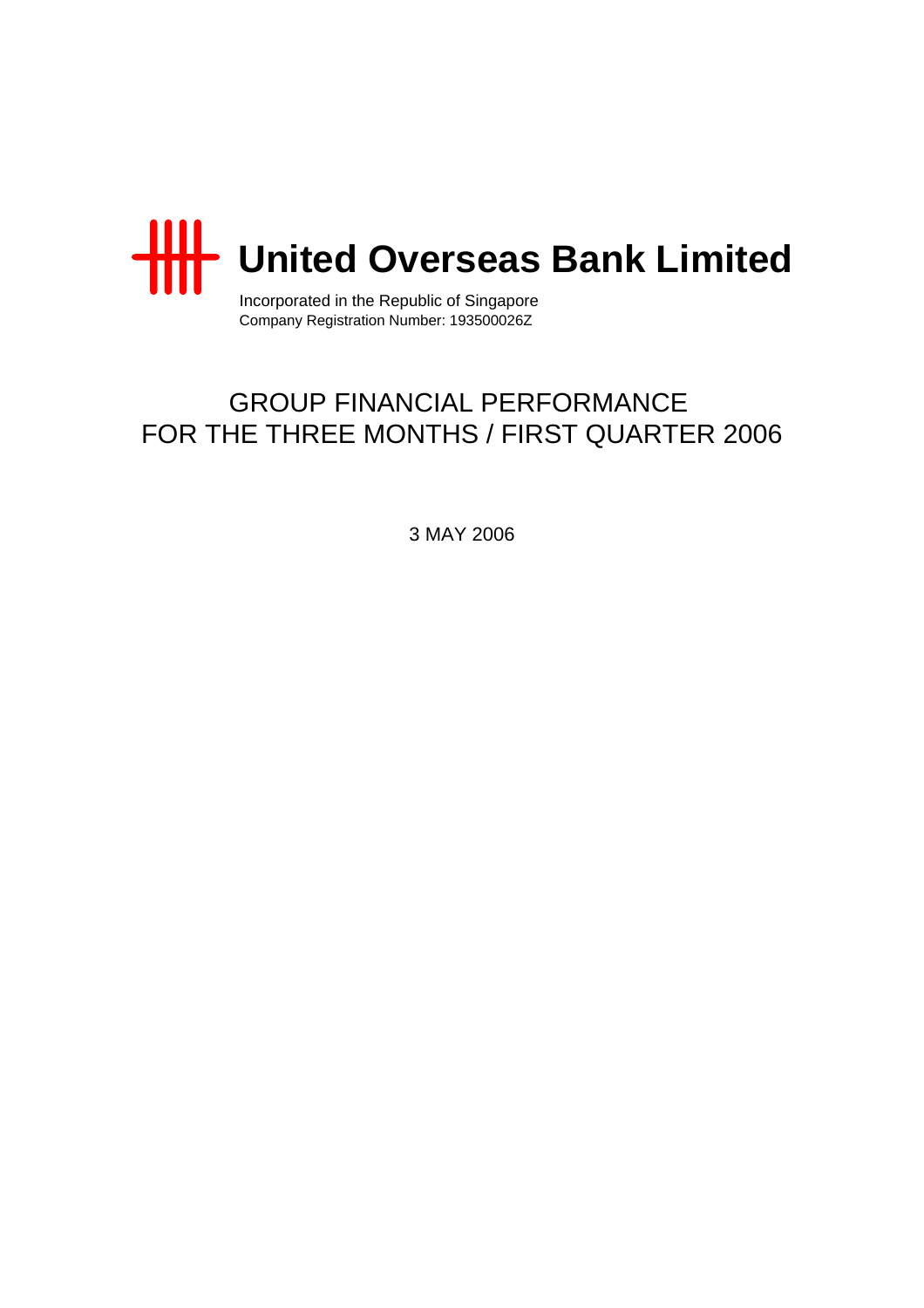# **THE UNITED OVERSEAS BANK GROUP**

|             | <b>Contents</b>                                                                                                                                                                                                                 | Page                                     |
|-------------|---------------------------------------------------------------------------------------------------------------------------------------------------------------------------------------------------------------------------------|------------------------------------------|
| I)          | <b>Highlights and Performance Indicators</b><br>Key Indicators<br>Other Indicators                                                                                                                                              | 2<br>3                                   |
| $\parallel$ | <b>Review of Financial Performance</b><br>Review of Group Performance<br>Unaudited Consolidated Profit and Loss Account<br>Net Interest Income<br>Non-Interest Income<br><b>Operating Expenses</b><br>Other Impairment Charges  | 4<br>6<br>$\overline{7}$<br>8<br>9<br>10 |
| III)        | Non-Performing Loans and Cumulative Impairment<br>Non-Performing Loans and Cumulative Impairment of the Group<br>Non-Performing Loans by Region<br>Non-Performing Loans by Industry<br>Secured / Unsecured Non-Performing Loans | 11<br>12<br>12<br>12 <sup>2</sup>        |
|             | IV) Segmental Analysis<br><b>Geographical Segments</b>                                                                                                                                                                          | 13                                       |
| V)          | <b>Overview of Balance Sheet</b><br><b>Total Assets</b><br><b>Customer Loans</b><br>Deposits<br>Debts Issued<br>Shareholders' Equity                                                                                            | 14<br>14<br>15<br>16<br>18               |
|             | <b>VI) Capital Adequacy Ratios</b>                                                                                                                                                                                              | 19                                       |
|             | <b>VII) Exposure By Country of Operations</b>                                                                                                                                                                                   | 20                                       |

#### **Appendix 1 - Unaudited Consolidated Balance Sheet Appendix 2 - Unaudited Consolidated Statement of Changes in Equity Appendix 3 - Unaudited Consolidated Cash Flow Statement**

Note:

- The financial statements are presented in Singapore dollars.
- Certain comparative figures have been restated to conform with the current period's presentation.
- Certain figures in this report may not add up to the respective totals due to rounding.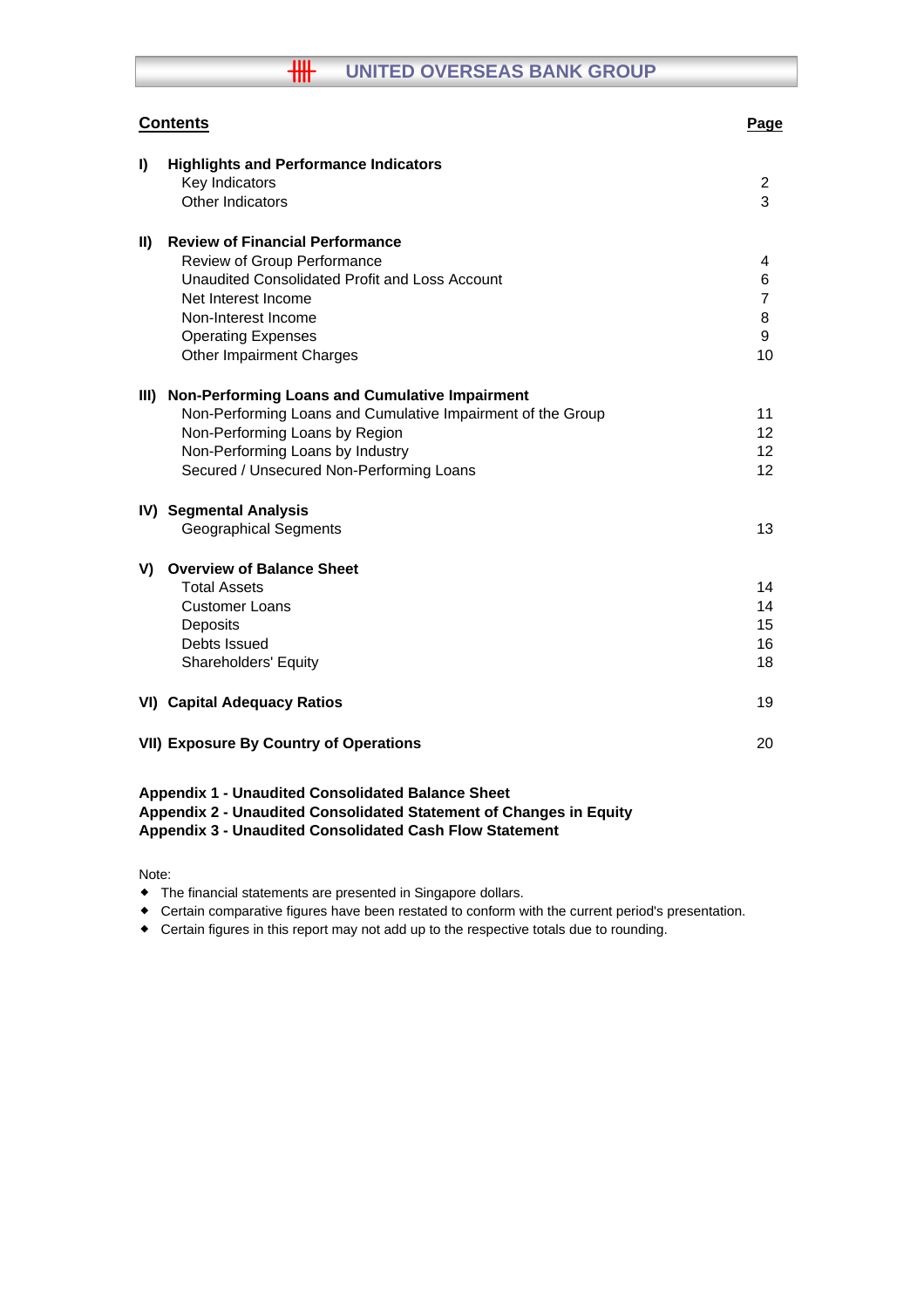### *I) Highlights and Performance Indicators*

|                                                     | 1st<br>Quarter | 1st<br>Quarter | 1Q06/<br>1Q05      | 4th<br>Quarter | 1Q06/<br>4Q05            |                |
|-----------------------------------------------------|----------------|----------------|--------------------|----------------|--------------------------|----------------|
|                                                     | 2006           | 2005           | %                  | 2005           |                          | %              |
| <b>Key Indicators</b><br>$\bullet$                  |                |                |                    |                |                          |                |
| Net interest income (NII) (\$'m)                    | 653            | 583            | 12.1<br>$\ddot{}$  | 614            | $\ddot{}$                | 6.5            |
| Non-interest income (Non NII) (\$'m)                | 350            | 316            | 10.6<br>$\ddot{}$  | 414            | $\blacksquare$           | 15.5           |
| Total income (\$'m)                                 | 1,003          | 899            | 11.6<br>$+$        | 1,028          | $\blacksquare$           | 2.4            |
| Total expenses (\$'m)                               | 396            | 319            | 24.1<br>$\ddot{}$  | 404            |                          | 1.9            |
| Operating profit before amortisation and            |                |                |                    |                |                          |                |
| impairment charges (\$'m)                           | 607            | 580            | 4.7<br>$\ddot{}$   | 623            | $\overline{\phantom{a}}$ | 2.6            |
| Net profit after tax ^<br>❖                         |                |                |                    |                |                          |                |
| - Including intangible assets (\$'m)                | 439            | 406            | 8.3<br>$\ddot{}$   | 432            | $\ddot{}$                | 1.7            |
| - Excluding intangible assets (\$'m)                | 443            | 407            | 8.7<br>$\ddot{}$   | 434            | $\ddot{}$                | 2.0            |
|                                                     |                |                |                    |                |                          |                |
| Income mix<br>❖                                     |                |                |                    |                |                          |                |
| - NII / Total income (%)                            | 65.1           | 64.8           | $+ 0.3 %$ pt       | 59.7           | $+$                      | 5.4 % pt       |
| - Non NII / Total income (%)                        | 34.9           | 35.2           | 0.3 % pt<br>$\sim$ | 40.3           |                          | 5.4 % pt       |
|                                                     | 100.0          | 100.0          |                    | 100.0          |                          |                |
|                                                     |                |                |                    |                |                          |                |
| Profit contribution (before tax and<br>❖            |                |                |                    |                |                          |                |
| intangible assets)<br>- Onshore (including ACU) (%) | 74.1           | 78.4           | 4.3 % pt<br>$\sim$ | 80.5           | $\blacksquare$           | 6.4 % pt       |
| - Offshore (%)                                      | 25.9           | 21.6           | $+ 4.3 %$ pt       | 19.5           | $\ddot{}$                | 6.4 % pt       |
|                                                     | 100.0          | 100.0          |                    | 100.0          |                          |                |
|                                                     |                |                |                    |                |                          |                |
| Return on average ordinary<br>۰                     |                |                |                    |                |                          |                |
| shareholders' equity * #                            |                |                |                    |                |                          |                |
| - Including intangible assets (%)                   | 11.9           | 11.8           | $+ 0.1 %$ pt       | 12.4           | $\overline{\phantom{a}}$ | 0.5 % pt       |
| - Excluding intangible assets (%)                   | 12.0           | 11.9           | $+ 0.1 %$ pt       | 12.5           | $\blacksquare$           | 0.5 % pt       |
| Basic earnings per ordinary share *<br>❖            |                |                |                    |                |                          |                |
| - Including intangible assets $(\phi)$              | 114.6          | 105.6          | 8.5<br>$\ddot{}$   | 112.3          | $\ddot{}$                | 2.0            |
| - Excluding intangible assets $(\phi)$              | 115.5          | 106.1          | 8.9<br>$\pm$       | 112.9          | $\ddot{}$                | 2.3            |
|                                                     |                |                |                    |                |                          |                |
| Return on average total assets *<br>❖               |                |                |                    |                |                          |                |
| - Including intangible assets (%)                   | 1.17           | 1.21           | $-0.04%$ pt        | 1.21           |                          | $-0.04 \%$ pt  |
| - Excluding intangible assets (%)                   | 1.18           | 1.21           | $-0.03%$ pt        | 1.21           |                          | $-0.03 \%$ pt  |
|                                                     |                |                |                    |                |                          |                |
| ❖ NII * / Average interest bearing                  | 2.04           |                |                    |                |                          | $+ 0.08 \%$ pt |
| assets (%)                                          |                | 2.06           | $-0.02 \%$ pt      | 1.96           |                          |                |
| Expense / Income ratio (%)<br>۰                     | 39.5           | 35.5           | $+ 4.0 %$ pt       | 39.3           |                          | $+ 0.2 %$ pt   |

^ Net profit after tax refers to profit attributable to equity holders of the Bank.

\* Computed on an annualised basis.

# Calculated based on profit attributable to equity holders of the Bank net of subsidiary preference share dividend incurred for the financial period.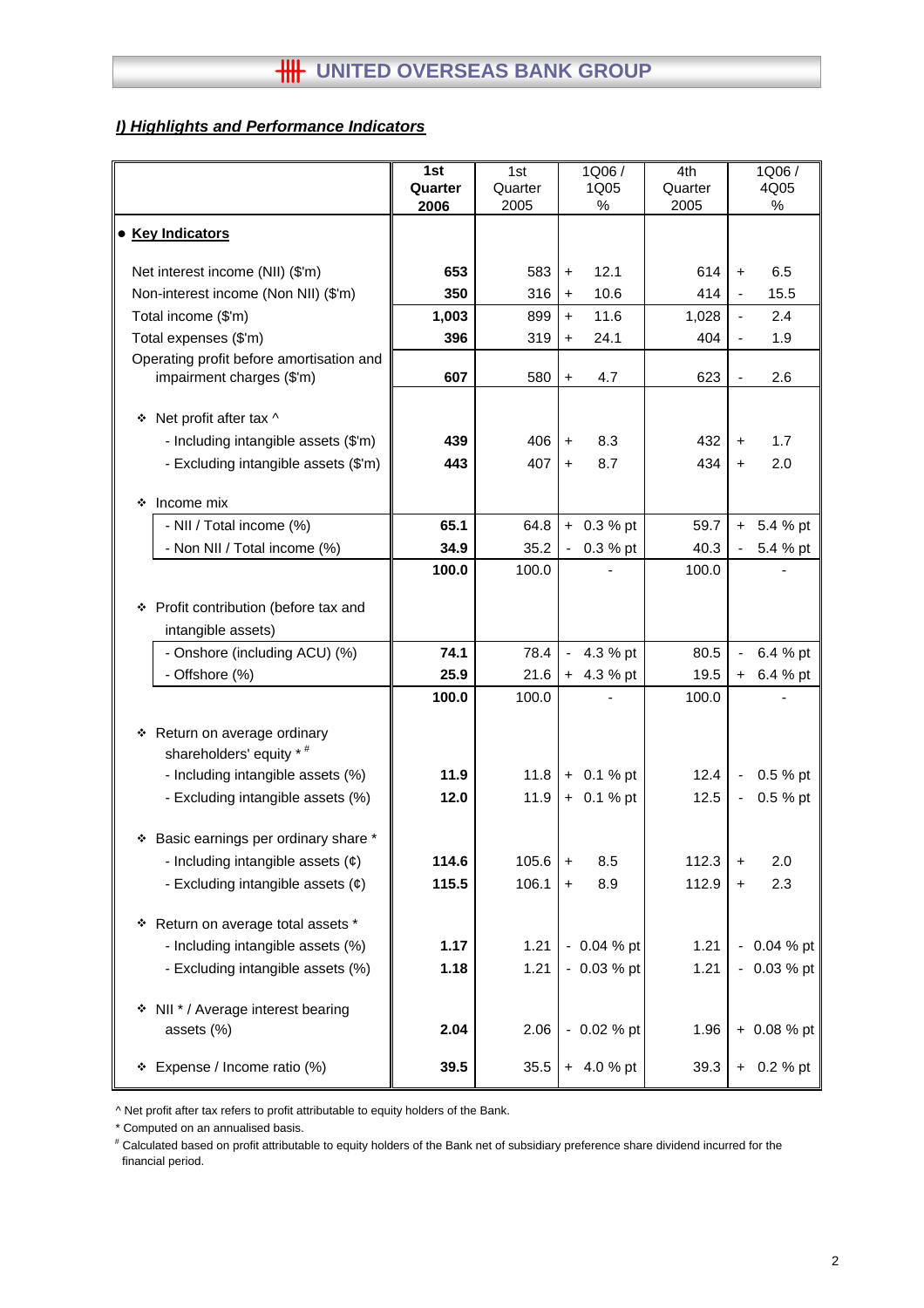# *I) Highlights and Performance Indicators*

|                                                | 31-Mar-06 | 31-Dec-05 | Mar-06 /<br>$Dec-05$<br>(% ) | 31-Mar-05 | Mar-06 /<br>Mar-05<br>(%)            |
|------------------------------------------------|-----------|-----------|------------------------------|-----------|--------------------------------------|
| <b>Other Indicators</b>                        |           |           |                              |           |                                      |
| * Customer loans (net) (\$'m)                  | 67,445    | 67,142    | 0.5<br>$\ddot{}$             | 64,106    | 5.2<br>$+$                           |
| * Customer deposits (\$'m)                     | 88,138    | 85,503    | 3.1<br>$\ddot{}$             | 80,069    | 10.1<br>$+$                          |
| Loans / Deposits ratio $^\circledR$ (%)<br>۰   | 76.5      | 78.5      | 2.0 % pt<br>$\blacksquare$   | 80.1      | 3.6 % pt<br>$\overline{\phantom{0}}$ |
| Non-performing loans (NPLs) (\$'m)<br>۰        | 3,950     | 3,931     | 0.5<br>$\ddot{}$             | 4,728     | 16.5                                 |
| Cumulative impairment (\$'m)<br>۰              | 2,736     | 2,714     | 0.8<br>$\ddot{}$             | 3,267     | 16.3                                 |
| * NPL ratio ^ (%)                              | 5.6       | 5.6       |                              | 6.9       | 1.3 % pt                             |
| * Cumulative impairment / NPLs (%)             | 69.3      | 69.0      | 0.3 % pt<br>$+$              | 69.1      | $+ 0.2 %$ pt                         |
| ❖ Total assets (\$'m)                          | 154,612   | 145,073   | 6.6<br>$\ddot{}$             | 134,066   | 15.3<br>$\ddot{}$                    |
| * Shareholders' equity * (\$'m)                | 15,453    | 14,929    | 3.5<br>$\ddot{}$             | 13,935    | 10.9<br>$+$                          |
| Revaluation surplus <sup>#</sup> (\$'m)<br>❖   | 1,645     | 1,564     | 5.2<br>$\ddot{}$             | 1,257     | 30.9<br>$\ddot{}$                    |
| * Net asset value (NAV) per share (\$)         | 10.08     | 9.71      | 3.8<br>$\ddot{}$             | 9.07      | 11.1<br>$+$                          |
| * Revalued NAV per share (\$)                  | 11.15     | 10.73     | 3.9<br>$\ddot{}$             | 9.89      | 12.7<br>$+$                          |
| Net tangible asset backing per share (\$)<br>۰ | 7.27      | 6.92      | 5.1<br>$\ddot{}$             | 6.46      | 12.5<br>$+$                          |
| * Capital adequacy ratios                      |           |           |                              |           |                                      |
| - Tier 1 capital (%)                           | 11.2      | 11.0      | 0.2 % pt<br>$\ddot{}$        | 10.9      | $+ 0.3 %$ pt                         |
| - Total capital (%)                            | 16.0      | 16.1      | 0.1 % pt<br>$\blacksquare$   | 15.4      | $+ 0.6 %$ pt                         |
| Manpower (number)<br>❖                         | 18,624    | 18,816    | 192 no.<br>$\blacksquare$    | 13,403    | $+ 5,221$ no.                        |

 $^{\circledR}$  "Loans" refers to net customer loans while "Deposits" refers to customer deposits.

^ NPL ratio represents NPLs (excluding debt securities) as a percentage of gross customer loans.

\* Shareholders' equity refers to equity attributable to equity holders of the Bank.

# Refers to revaluation surplus on properties and securities not recognised in the financial statements.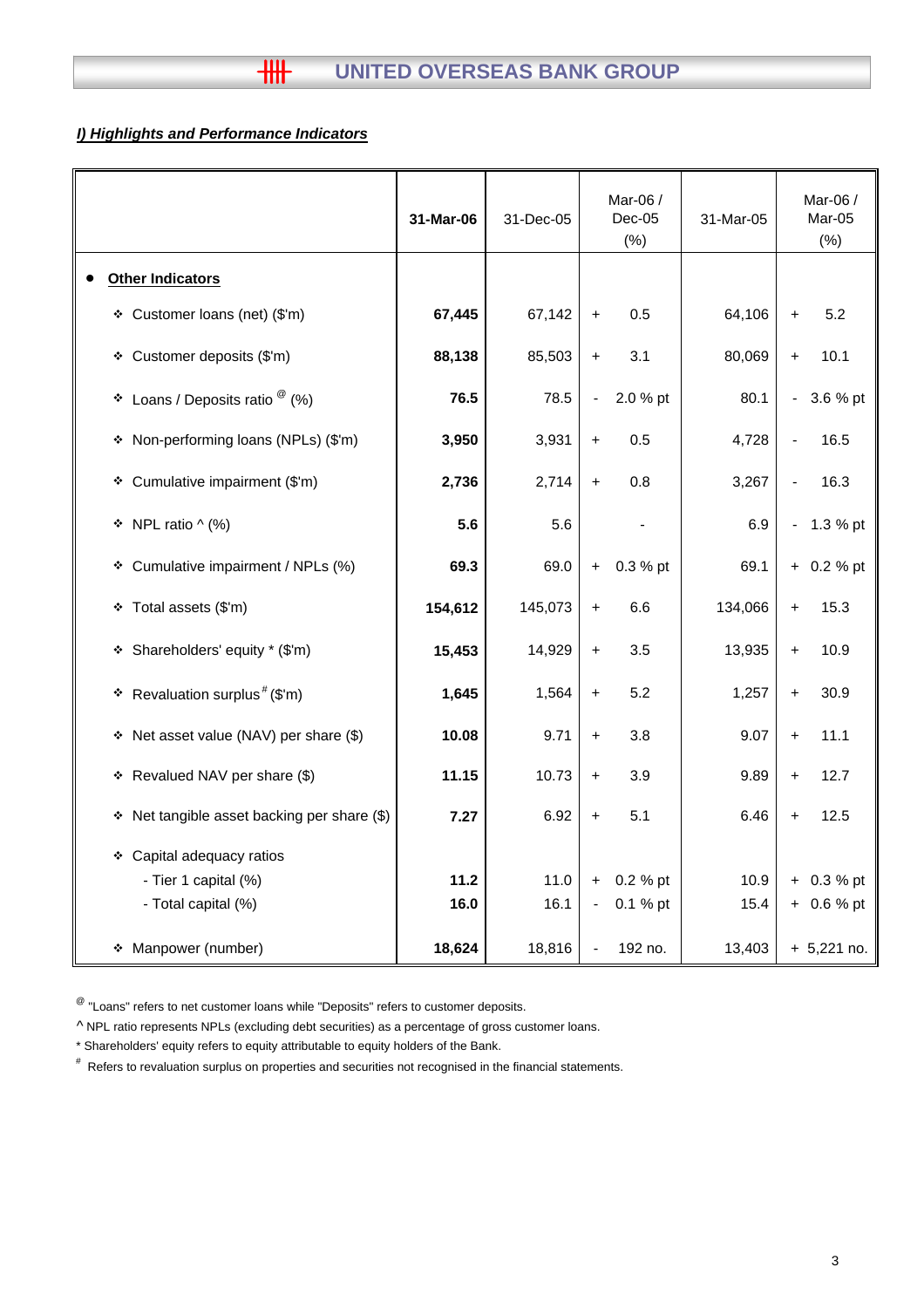The financial statements are presented in Singapore dollars and have been prepared in accordance with Singapore Financial Reporting Standards ("FRS"), including the modification of the requirements of FRS39 Financial Instruments: Recognition and Measurement in respect of loan loss provisioning by Notice to Banks No. 612 "Credit Files, Grading and Provisioning" issued by Monetary Authority of Singapore. The same accounting policies and computation methods have been adopted for the first quarter of 2006 as those adopted in the audited financial statements for the financial year ended 31 December 2005.

### **Review of Group Performance**

#### **Results**

#### **1st Quarter 2006 versus 1st Quarter 2005**

The Group's net profit after tax increased 8.3% to \$439 million in the first quarter of 2006 ("1Q06") from \$406 million in the first quarter of 2005 ("1Q05"). The increase was mainly due to higher net interest income, higher fee and commission income, higher share of associates' profits and lower impairment charges. These were partly offset by higher operating expenses.

Total income increased 11.6% to \$1,003 million in 1Q06 from \$899 million in 1Q05, primarily due to higher net interest income on increased loan volume, and higher fee and commission income mainly from fund management and trade-related activities.

The Group's total operating expenses increased 24.1% to \$396 million in 1Q06 compared to \$319 million in 1Q05. Staff costs increased 29.2% to \$198 million and other operating expenses increased 19.4% to \$199 million, attributed partly to the consolidation of Bank Buana's operating expenses. Expense-to-income ratio of the Group was 39.5% in 1Q06 compared to 35.5% in 1Q05.

Other impairment charges of \$55 million in 1Q06 was 16.6% lower than the \$66 million in 1Q05, largely due to write-back of impairment charges on other assets.

Share of pre-tax profit of associates increased 118.9% to \$30 million in 1Q06 from \$14 million in 1Q05, attributed mainly to higher contributions from major associates.

#### **1st Quarter 2006 versus 4th Quarter 2005**

The Group's net profit after tax of \$439 million recorded in 1Q06 was 1.7% higher than the \$432 million registered in the fourth quarter of 2005 ("4Q05"). The increase was mainly due to higher net interest income and lower other impairment charges, partially offset by lower fee and commission income.

The Group's total income declined 2.4% to \$1,003 million in 1Q06 from \$1,028 million in 4Q05 primarily due to lower fee and commission income, partly offset by higher net interest income.

Total operating expenses of the Group declined 1.9% to \$396 million in 1Q06 from \$404 million in 4Q05. Staff costs decreased 0.8% to \$198 million in 1Q06, while other operating expenses decreased 3.0% to \$199 million in 1Q06 due to lower advertising costs. The Group's expense-to-income ratio was 39.5% in 1Q06 compared to 39.3% in 4Q05.

Other impairment charges decreased to \$55 million in 1Q06 from \$74 million in 4Q05, largely due to lower impairment charges on loans.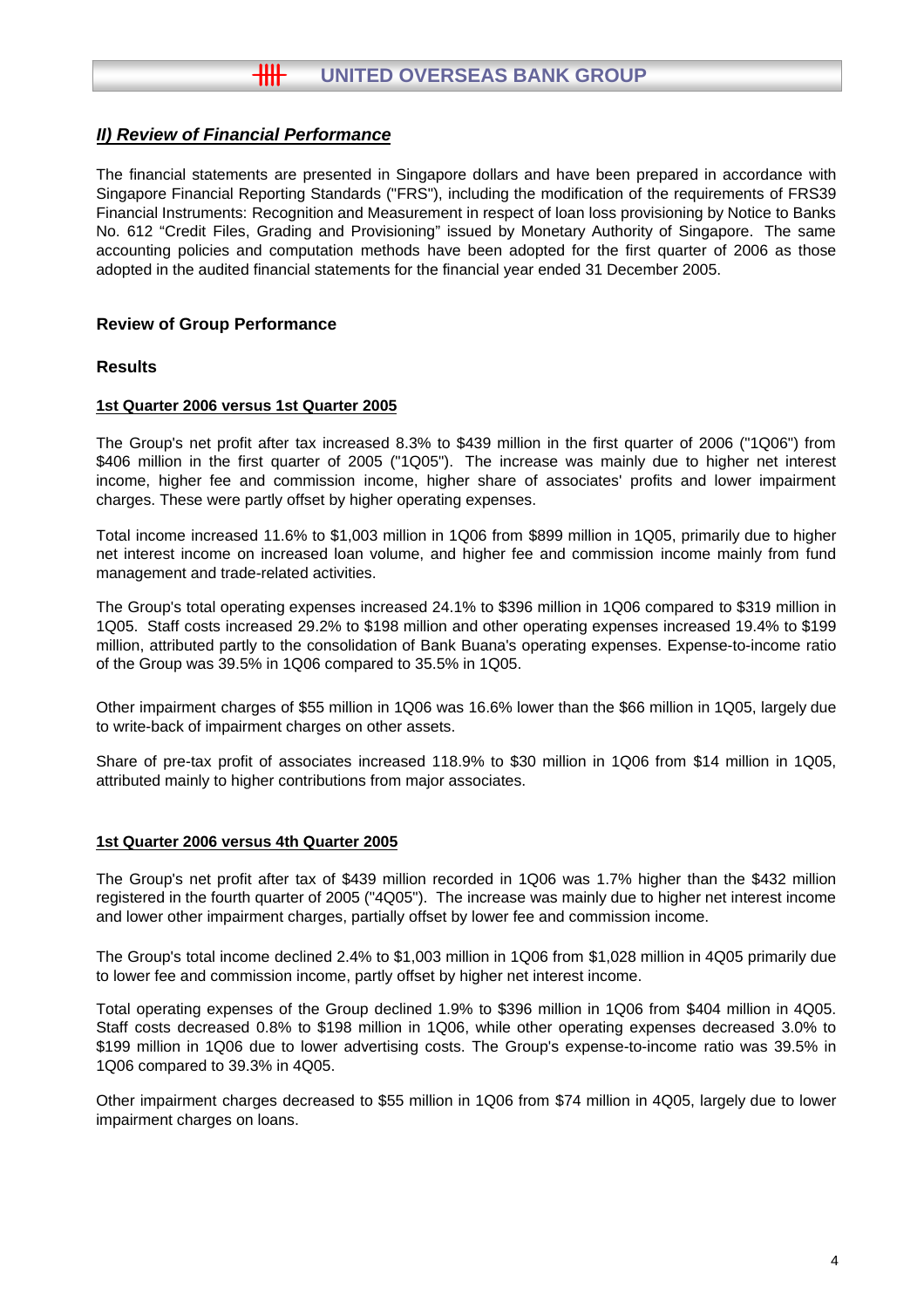### **Balance Sheet**

The Group's net loans and advances to customers of \$67,445 million as at 31 March 2006 were 0.5% higher than the \$67,142 million as at 31 December 2005.

Group non-performing loans ("NPLs") increased 0.5% to \$3,950 million as at 31 March 2006 from \$3,931 million as at 31 December 2005. Group NPL ratio remained unchanged at 5.6% as at 31 March 2006 from 31 December 2005. Of the total Group NPLs as at 31 March 2006, \$2,211 million or 56.0% were secured by collateral, and \$2,594 million or 65.7% were in the Substandard category.

Total cumulative impairment of the Group increased 0.8% from \$2,714 million as at 31 December 2005 to \$2,736 million as at 31 March 2006. Collective impairment as at 31 March 2006 was \$1,272 million or 46.5% of total cumulative impairment. The total cumulative impairment as at 31 March 2006 provided a coverage of 69.3% against Group NPLs, as compared to the 69.0% as at 31 December 2005. As at 31 March 2006, unsecured NPLs were 157.3% covered by total cumulative impairment, compared to the 159.4% as at 31 December 2005.

Total assets of the Group as at 31 March 2006 were \$154,612 million, representing a growth of 6.6% over the \$145,073 million as at 31 December 2005. Shareholders' equity of the Group as at 31 March 2006 was \$15,453 million, representing an increase of 3.5% over the \$14,929 million as at 31 December 2005. Consequently, the Group's net asset value per share improved to \$10.08 as at 31 March 2006 from \$9.71 as at 31 December 2005.

As at 31 March 2006, the Group's total Capital Adequacy Ratio ("CAR") of 16.0% was 6.0% points above the minimum 10% set by Monetary Authority of Singapore. It was 0.1% point lower than the total CAR of 16.1% as at 31 December 2005.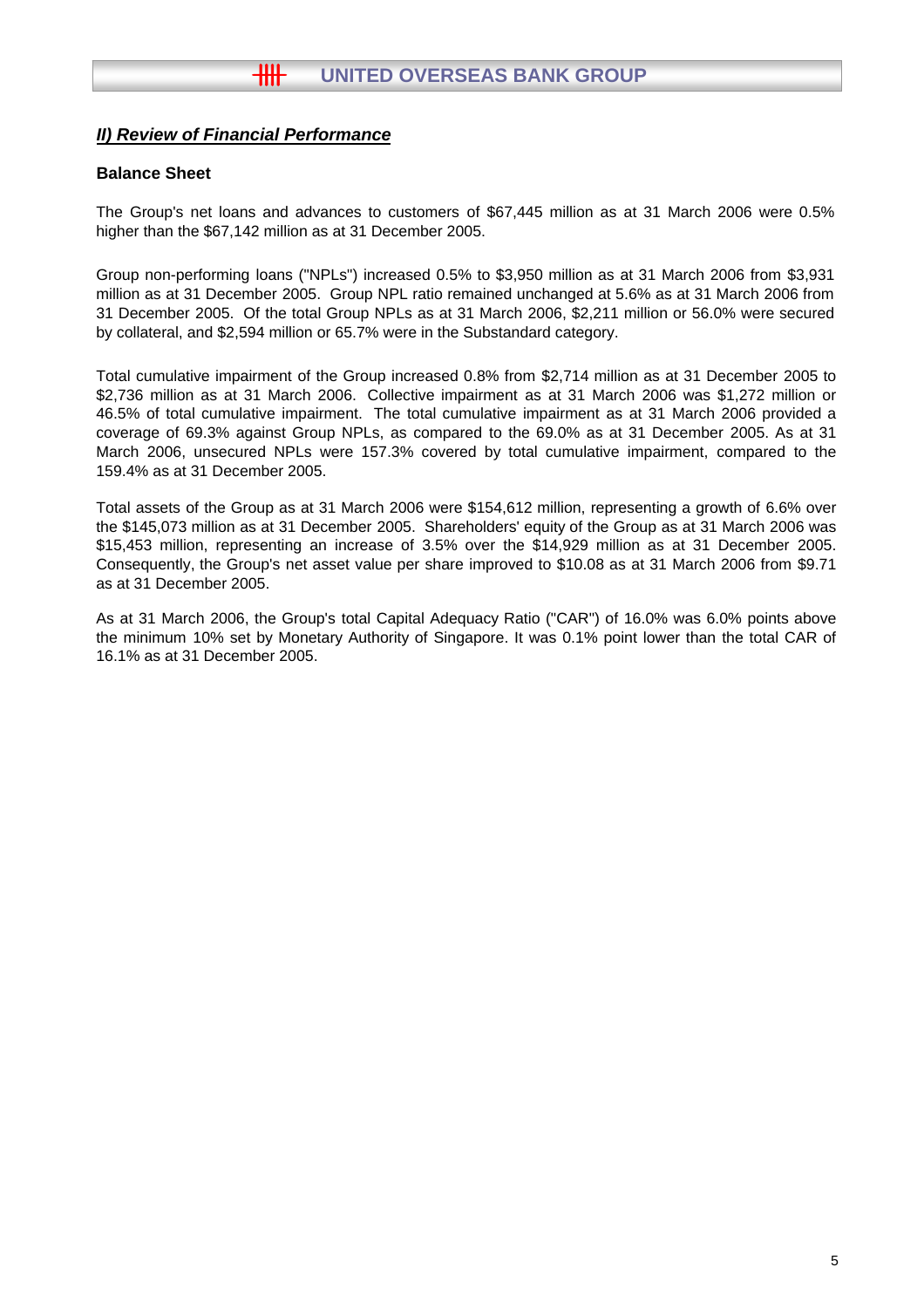# **UNAUDITED CONSOLIDATED PROFIT AND LOSS ACCOUNT FOR THE THREE MONTHS / FIRST QUARTER ENDED 31 MARCH 2006**

|                                                                                   | <b>1st Quarter</b><br>2006 | 1st Quarter<br>2005 | 1Q06/<br>1Q05 | 4th Quarter<br>2005 | 1Q06/<br>4Q05 |
|-----------------------------------------------------------------------------------|----------------------------|---------------------|---------------|---------------------|---------------|
|                                                                                   | \$ million                 | \$ million          | $\frac{1}{2}$ | \$ million          | $\frac{1}{6}$ |
| Interest income                                                                   | 1,563                      | 1,096               | 42.5          | 1,387               | 12.7          |
| Less: Interest expense                                                            | 910                        | 514                 | 77.1          | 774                 | 17.5          |
| Net interest income                                                               | 653                        | 583                 | 12.1          | 614                 | 6.5           |
| Dividend income                                                                   | 3                          | 3                   | (6.3)         | 4                   | (29.2)        |
| Fee and commission income                                                         | 222                        | 186                 | 19.8          | 293                 | (24.2)        |
| Rental income                                                                     | 16                         | 16                  | (0.8)         | 16                  | 2.0           |
| Other operating income                                                            | 109                        | 112                 | (2.6)         | 101                 | 7.6           |
| Total non-interest income                                                         | 350                        | 316                 | 10.6          | 414                 | (15.5)        |
| Income before operating expenses                                                  | 1,003                      | 899                 | 11.6          | 1,028               | (2.4)         |
| Less:                                                                             |                            |                     |               |                     |               |
| Staff costs                                                                       | 198                        | 153                 | 29.2          | 199                 | (0.8)         |
| Other operating expenses                                                          | 199                        | 166                 | 19.4          | 205                 | (3.0)         |
| Total operating expenses                                                          | 396                        | 319                 | 24.1          | 404                 | (1.9)         |
| Operating profit before amortisation and<br>impairment charges                    | 607                        | 580                 | 4.7           | 623                 | (2.6)         |
| Less: Intangible assets amortised / impaired                                      | 3                          | 2                   | 99.0          | $\overline{2}$      | 58.3          |
| Less: Other impairment charges                                                    | 55                         | 66                  | (16.6)        | 74                  | (25.3)        |
| Operating profit after amortisation and<br>impairment charges                     | 549                        | 512                 | 7.1           | 548                 | 0.2           |
| Share of profit of associates                                                     | 30                         | 14                  | 118.9         | 23                  | 31.5          |
| Profit before tax                                                                 | 579                        | 526                 | 10.1          | 571                 | 1.4           |
| Less: Tax                                                                         | 125                        | 117                 | 7.2           | 134                 | (6.8)         |
| Profit for the financial period                                                   | 454                        | 409                 | 10.9          | 437                 | 4.0           |
| Attributable to:                                                                  |                            |                     |               |                     |               |
| Equity holders of the Bank                                                        | 439                        | 406                 | 8.3           | 432                 | 1.7           |
| Minority interests                                                                | 15                         | $\overline{4}$      | 293.2         | $5\phantom{.0}$     | 203.0         |
|                                                                                   | 454                        | 409                 | 10.9          | 437                 | 4.0           |
| Annualised earnings per ordinary share $(\phi)$<br><b>Basic</b><br><b>Diluted</b> | 114.6<br>114.6             | 105.6<br>105.6      | 8.5<br>8.5    | 112.3<br>112.3      | 2.0<br>2.0    |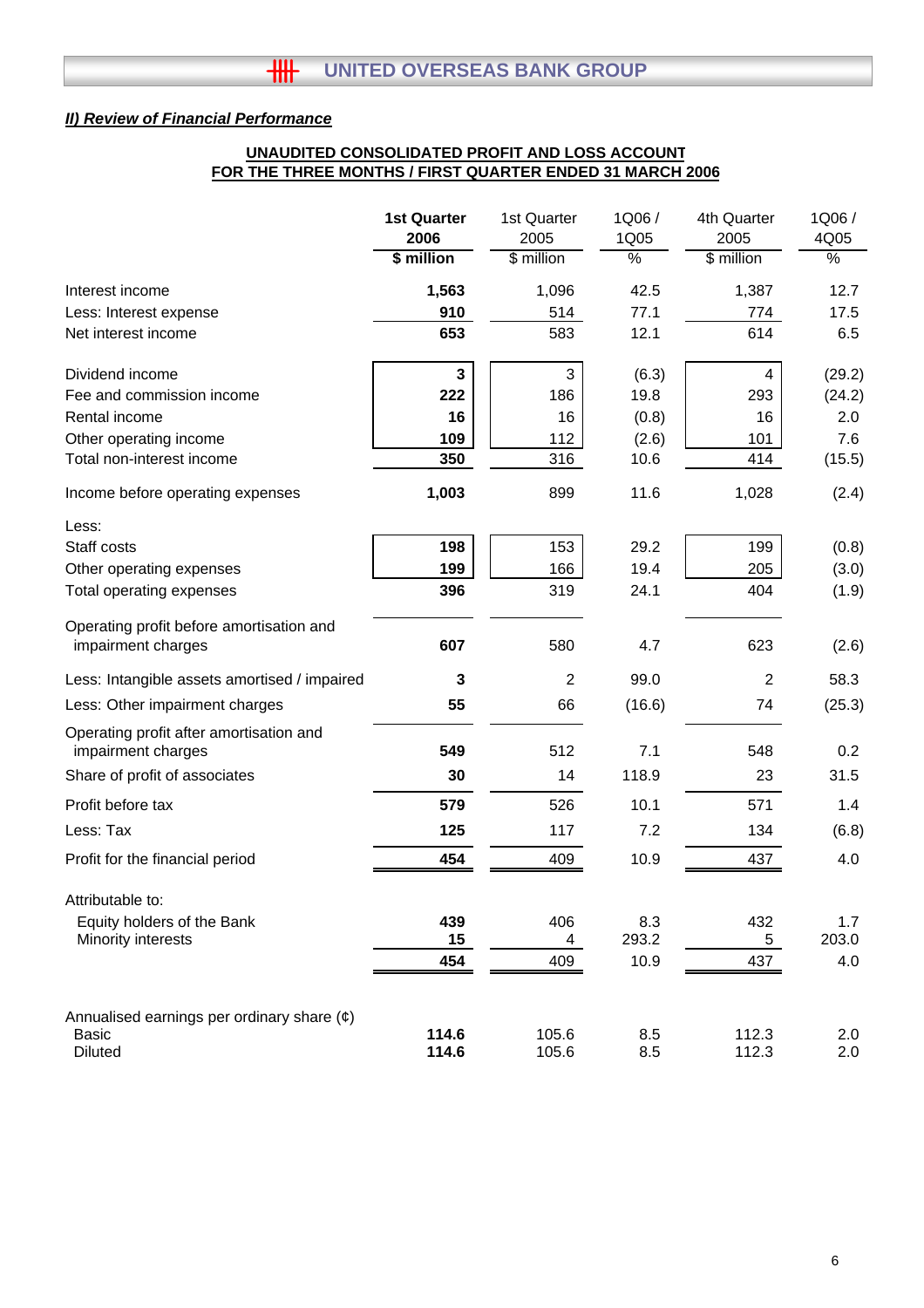#### **Net Interest Income**



Net interest income of the Group increased 12.1% to \$653 million in 1Q06 compared to \$583 million in 1Q05. The increase was mainly from higher loan volume, attributed partly to the consolidation of Bank Buana's loan portfolio, as well as from interbank money market activities. Net interest income continued to be the major contributor of total income, accounting for 65.1% (1Q05: 64.8%) of total income. Average interest margin was lower at 2.04% in 1Q06 as compared to 2.06% in 1Q05 due to increased funding costs.

In 1Q06, net interest income increased 6.5% to \$653 million from \$614 million in 4Q05. The increase was largely from interbank money market activities and the consolidation of Bank Buana's financials (full 3 months impact in 1Q06 versus 2 months in 4Q05). Average interest margin improved by 8 basis points to 2.04% in 1Q06 from 1.96% in 4Q05 due to improved asset yields.

|                                           |                | 1st Quarter 2006          |      |                            | 1st Quarter 2005 |      |                | 4th Quarter 2005           |      |  |
|-------------------------------------------|----------------|---------------------------|------|----------------------------|------------------|------|----------------|----------------------------|------|--|
|                                           | Average        | <b>Annualised Average</b> |      | Average Annualised Average |                  |      |                | Average Annualised Average |      |  |
|                                           | <b>Balance</b> | <b>Interest</b>           | Rate | <b>Balance</b>             | Interest         | Rate | <b>Balance</b> | Interest                   | Rate |  |
|                                           | \$ million     | \$ million                | %    | \$ million                 | \$ million       | %    | \$ million     | \$ million                 | %    |  |
| Customer loans                            | 67,050         | 3,714                     | 5.54 | 63,931                     | 2,938            | 4.60 | 65,799         | 3,418                      | 5.19 |  |
| Inter-bank balances /                     |                |                           |      |                            |                  |      |                |                            |      |  |
| balances with central banks               | 43,893         | 1,824                     | 4.15 | 33,462                     | 964              | 2.88 | 39,338         | 1,404                      | 3.57 |  |
| <b>Securities</b>                         | 19,042         | 801                       | 4.20 | 17,113                     | 545              | 3.18 | 18,998         | 682                        | 3.59 |  |
| <b>Total interest bearing assets</b>      | 129,985        | 6,338                     | 4.88 | 114,506                    | 4,447            | 3.88 | 124,135        | 5,504                      | 4.43 |  |
| Customer deposits                         | 87,992         | 2,068                     | 2.35 | 80,039                     | 1,182            | 1.48 | 87,036         | 1,694                      | 1.95 |  |
| Inter-bank balances / other               | 38,458         | 1,621                     | 4.21 | 32,743                     | 901              | 2.75 | 35,538         | 1,376                      | 3.87 |  |
| <b>Total interest bearing liabilities</b> | 126,450        | 3,689                     | 2.92 | 112,782                    | 2,083            | 1.85 | 122,574        | 3,070                      | 2.50 |  |
| Net interest income                       |                | 2,650                     |      |                            | 2,364            |      |                | 2,434                      |      |  |
| Average interest margin ^                 |                |                           | 2.04 |                            |                  | 2.06 |                |                            | 1.96 |  |

^ Average interest margin represents annualised net interest income as a percentage of total interest bearing assets.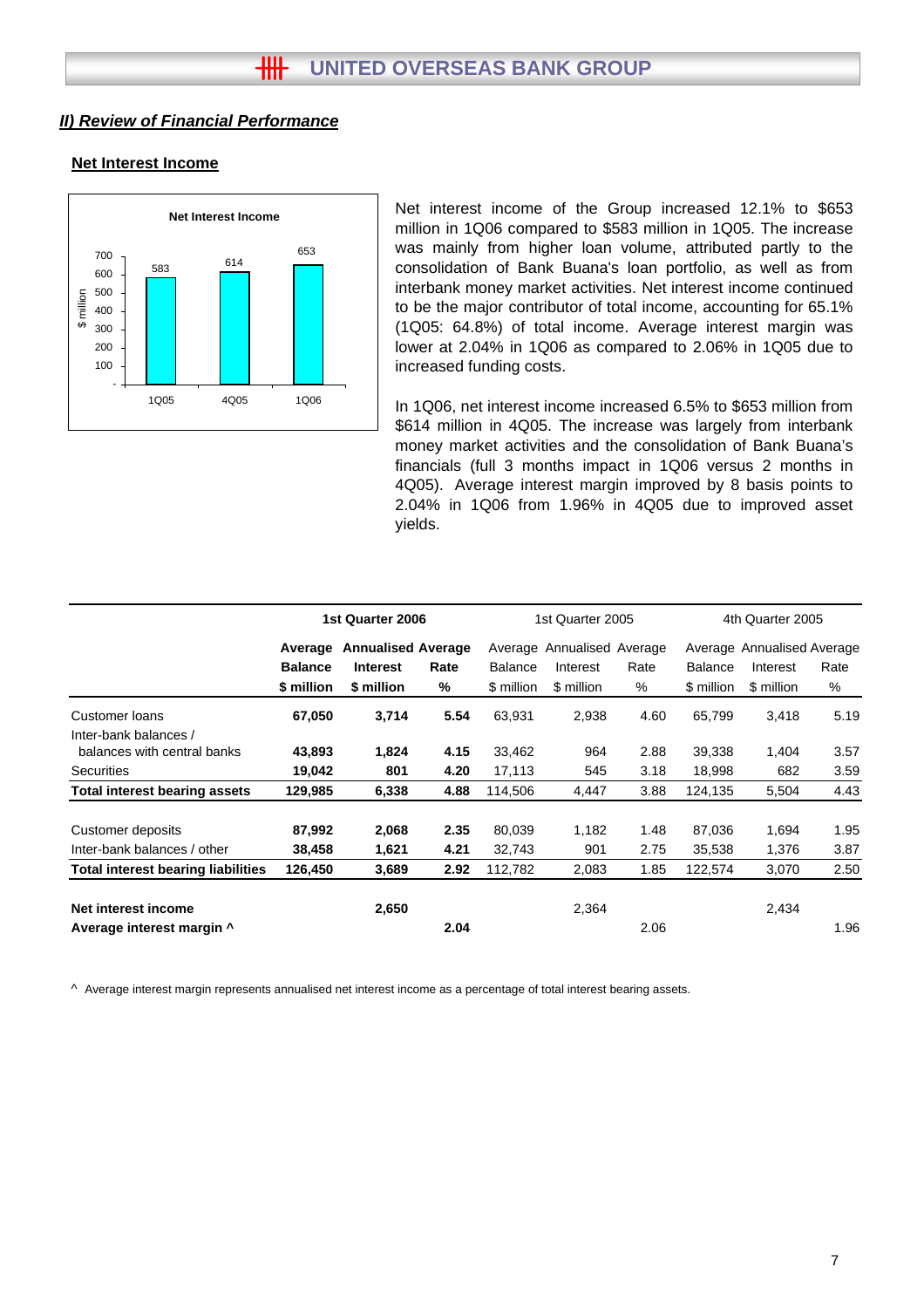# **Non-Interest Income**



Non-interest income of the Group increased 10.6% to \$350 million in 1Q06 compared to the \$316 million in 1Q05. The growth was primarily due to higher net gain from trading securities, government securities and derivatives, higher fee and commission income and higher profit from foreign exchange. These were partly negated by higher loss on investment securities. The Group's non-interest income in 1Q06 accounted for 34.9% of total income compared to 35.2% in 1Q05.

Non-interest income decreased 15.5% to \$350 million in 1Q06 from \$414 million in 4Q05, mainly attributed to lower fee and commission income from investment-related activities, as well as higher loss on investment securities. These were partly offset by higher net gain on trading securities, government securities and derivatives.

### Composition of Non-Interest Income

|                                                        | <b>1st Quarter</b> | 1st Quarter      | 1Q06/           | 4th Quarter | 1Q06/                    |
|--------------------------------------------------------|--------------------|------------------|-----------------|-------------|--------------------------|
|                                                        | 2006               | 2005             | 1Q05            | 2005        | 4Q05                     |
|                                                        | \$ million         | \$ million       | $\overline{\%}$ | \$ million  | $\overline{\frac{9}{6}}$ |
| Fee and commission income                              |                    |                  |                 |             |                          |
| Credit card                                            | 30                 | 28               | 9.9             | 35          | (14.1)                   |
| Fund management                                        | 49                 | 31               | 59.0            | 35          | 42.5                     |
| Futures broking                                        | 8                  | 5                | 48.7            | 6           | 29.4                     |
| Investment-related                                     | 39                 | 35               | 12.6            | 127         | (69.0)                   |
| Loan-related                                           | 34                 | 31               | 9.7             | 31          | 11.2                     |
| Service charges                                        | 17                 | 15               | 11.0            | 19          | (11.9)                   |
| Trade-related                                          | 39                 | 34               | 16.9            | 40          | (2.3)                    |
| Other                                                  | 6                  | $\overline{7}$   | (22.3)          | 1           | 524.7                    |
|                                                        | 222                | 186              | 19.8            | 293         | (24.2)                   |
| Dividend and rental income                             | 19                 | 19               | (1.6)           | 19          | (3.8)                    |
| Other operating income<br>Net gain / (loss) from:      |                    |                  |                 |             |                          |
| - Foreign exchange<br>- Trading securities, government | 42                 | 28               | 51.3            | 49          | (13.9)                   |
| securities and derivatives                             | 100                | 46               | 116.0           | 6           | <b>NM</b>                |
| - Investment securities                                | (78)               | (26)             | (203.5)         | (9)         | (755.7)                  |
| - Disposal of assets held for sale                     | 2                  |                  | ΝM              | 8           | (72.9)                   |
| Other income                                           | 42                 | 63               | (33.1)          | 47          | (10.6)                   |
|                                                        | 109                | $\overline{112}$ | (2.6)           | 101         | 7.6                      |
| Total non-interest income                              | 350                | 316              | 10.6            | 414         | (15.5)                   |
|                                                        |                    |                  |                 |             |                          |
| Fee and commission income / Total income (%)           | 22.2               | 20.7             | 1.5 % pt        | 28.6        | $(6.4)$ % pt             |
| Non-interest income / Total income (%)                 | 34.9               | 35.2             | $(0.3)$ % pt    | 40.3        | $(5.4)$ % pt             |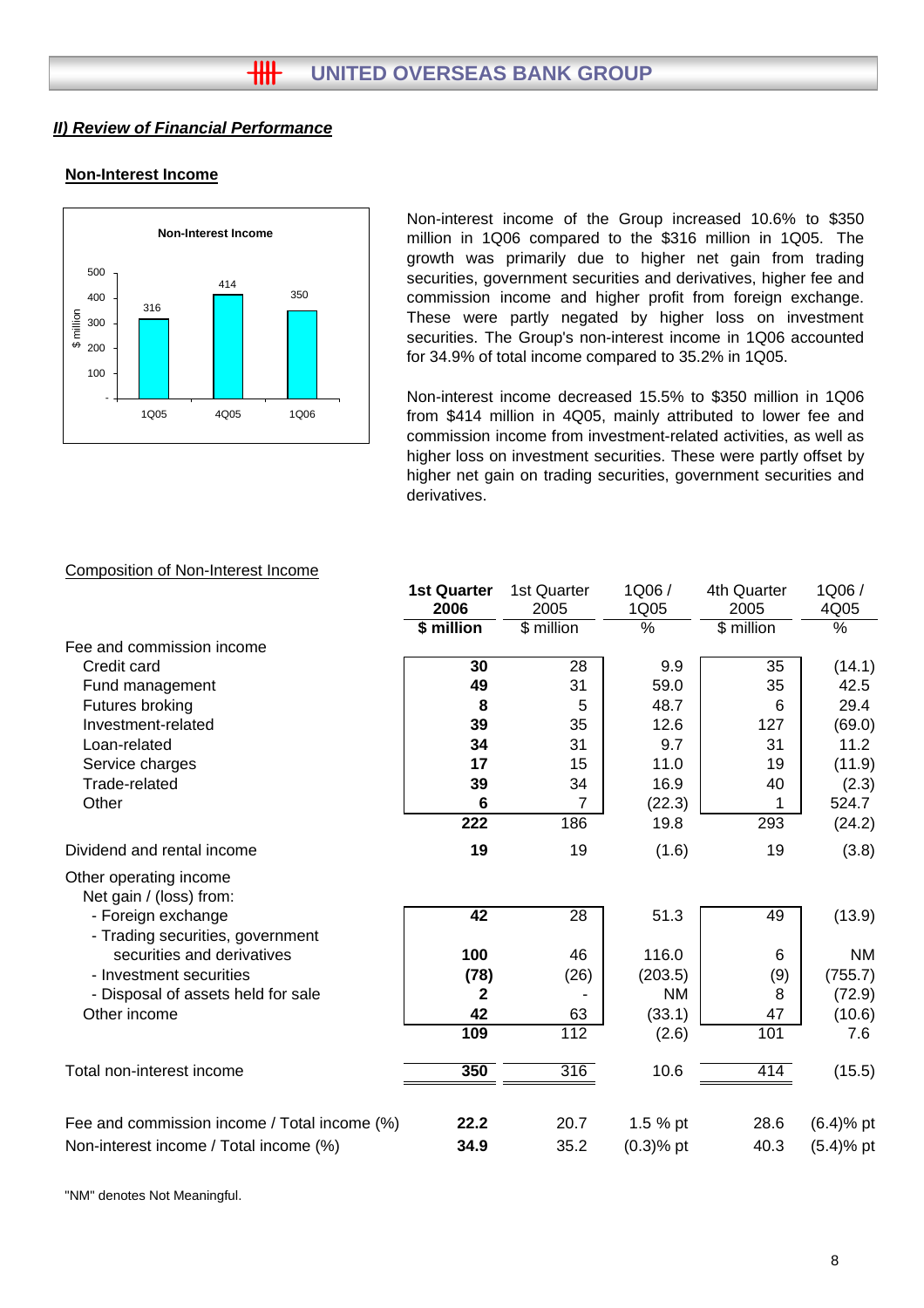# **Operating Expenses**

Total operating expenses increased 24.1% to \$396 million in 1Q06 from \$319 million in 1Q05. The increase was due to higher staff costs on increased headcount and higher other operating expenses, partly due to the consolidation of Bank Buana's expenses. Expense-to-income ratio of the Group was 39.5% in 1Q06 compared to 35.5% in 1Q05.

In 1Q06, total operating expenses decreased 1.9% to \$396 million from \$404 million in 4Q05. The decrease was mainly from other operating expenses due to lower advertising costs. Expense-to-income ratio was 39.5% in 1Q06 compared to 39.3% in 4Q05.

|                                          | <b>1st Quarter</b><br>2006 | 1st Quarter<br>2005 | 1Q06/<br>1Q05 | 4th Quarter<br>2005 | 1Q06/<br>4Q05 |
|------------------------------------------|----------------------------|---------------------|---------------|---------------------|---------------|
|                                          | \$ million                 | \$ million          | %             | \$ million          | %             |
| Staff costs                              | 198                        | 153                 | 29.2          | 199                 | (0.8)         |
| Other operating expenses                 |                            |                     |               |                     |               |
| Depreciation of fixed assets             | 36                         | 35                  | 2.9           | 35                  | 4.0           |
| Rental of premises and equipment         | 11                         | 11                  | (5.1)         | 11                  | (5.9)         |
| Maintenance of premises and other assets | 16                         | 14                  | 18.8          | 19                  | (14.3)        |
| Other expenses                           | 135                        | 106                 | 27.6          | 139                 | (3.0)         |
|                                          | 199                        | 166                 | 19.4          | 205                 | (3.0)         |
| Total operating expenses                 | 396                        | 319                 | 24.1          | 404                 | (1.9)         |
| Expense / Income ratio (%)               | 39.5                       | 35.5                | 4.0 % pt      | 39.3                | $0.2 %$ pt    |
| Manpower (number)                        | 18,624                     | 13,403              | 5,221 no.     | 18,816              | $(192)$ no.   |
| Total operating expenses included:       |                            |                     |               |                     |               |
| IT-related expenses                      | 56                         | 52                  | 9.0           | 60                  | (5.6)         |
| IT-related expenses /                    |                            |                     |               |                     |               |
| Total operating expenses (%)             | 14.2                       | 16.3                | (2.1)% pt     | 14.8                | $(0.6)$ % pt  |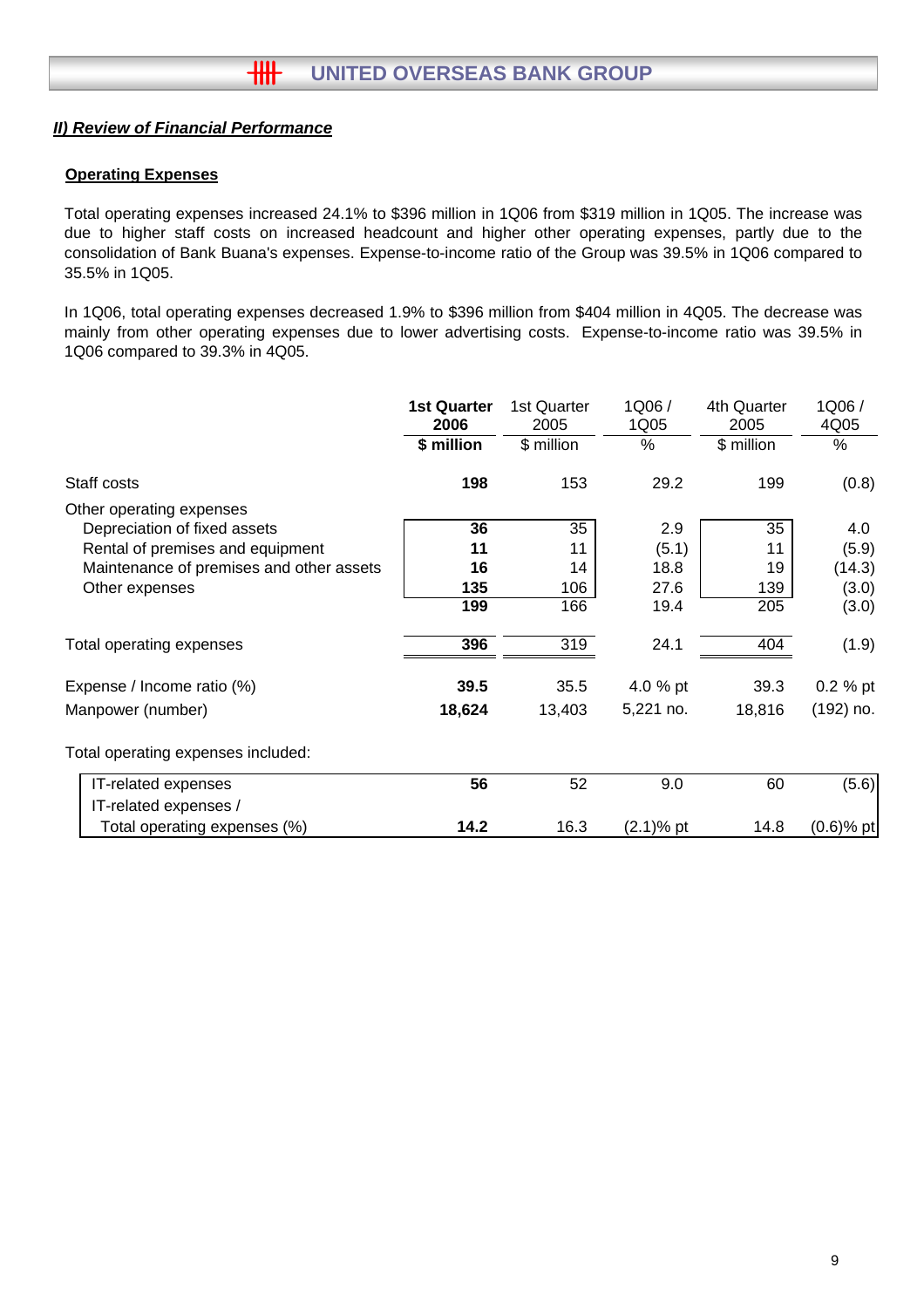# **Other Impairment Charges**

The Group's other impairment charges of \$55 million in 1Q06 was 16.6% lower than the \$66 million in 1Q05. The decrease was mainly due to write-back of impairment charges on other assets.

In 1Q06, other impairment charges decreased 25.3% to \$55 million from \$74 million in 4Q05, mainly due to lower impairment charges on loans.

|                                           | <b>1st Quarter</b><br>2006 | 1st Quarter<br>2005 | 1Q06/<br>1Q05 | 4th Quarter<br>2005 | 1Q06/<br>4Q05 |
|-------------------------------------------|----------------------------|---------------------|---------------|---------------------|---------------|
|                                           | \$ million                 | \$ million          | %             | \$ million          | $\%$          |
| Individual impairment on loans            |                            |                     |               |                     |               |
| Singapore                                 | 48                         | 37                  | 29.0          | 48                  | (1.4)         |
| Regional countries ^                      | (2)                        | 28                  | (108.9)       | 23                  | (110.8)       |
| Greater China M                           | 8                          | (7)                 | NM            | (0)                 | <b>NM</b>     |
| Other                                     | 5                          | 2                   | 143.8         | (1)                 | <b>NM</b>     |
|                                           | 59                         | 60                  | (1.3)         | 70                  | (15.8)        |
| Individual impairment on other assets and |                            |                     |               |                     |               |
| provision for contingent liabilities      | (4)                        | 6                   | (159.2)       | 4                   | (200.9)       |
| Total other impairment charges            | 55                         | 66                  | (16.6)        | 74                  | (25.3)        |

^ Regional countries comprise Malaysia, Indonesia, the Philippines and Thailand.

^^ Greater China comprises China, Hong Kong S.A.R. and Taiwan.

\* Less than \$500,000.

"NM" denotes Not Meaningful.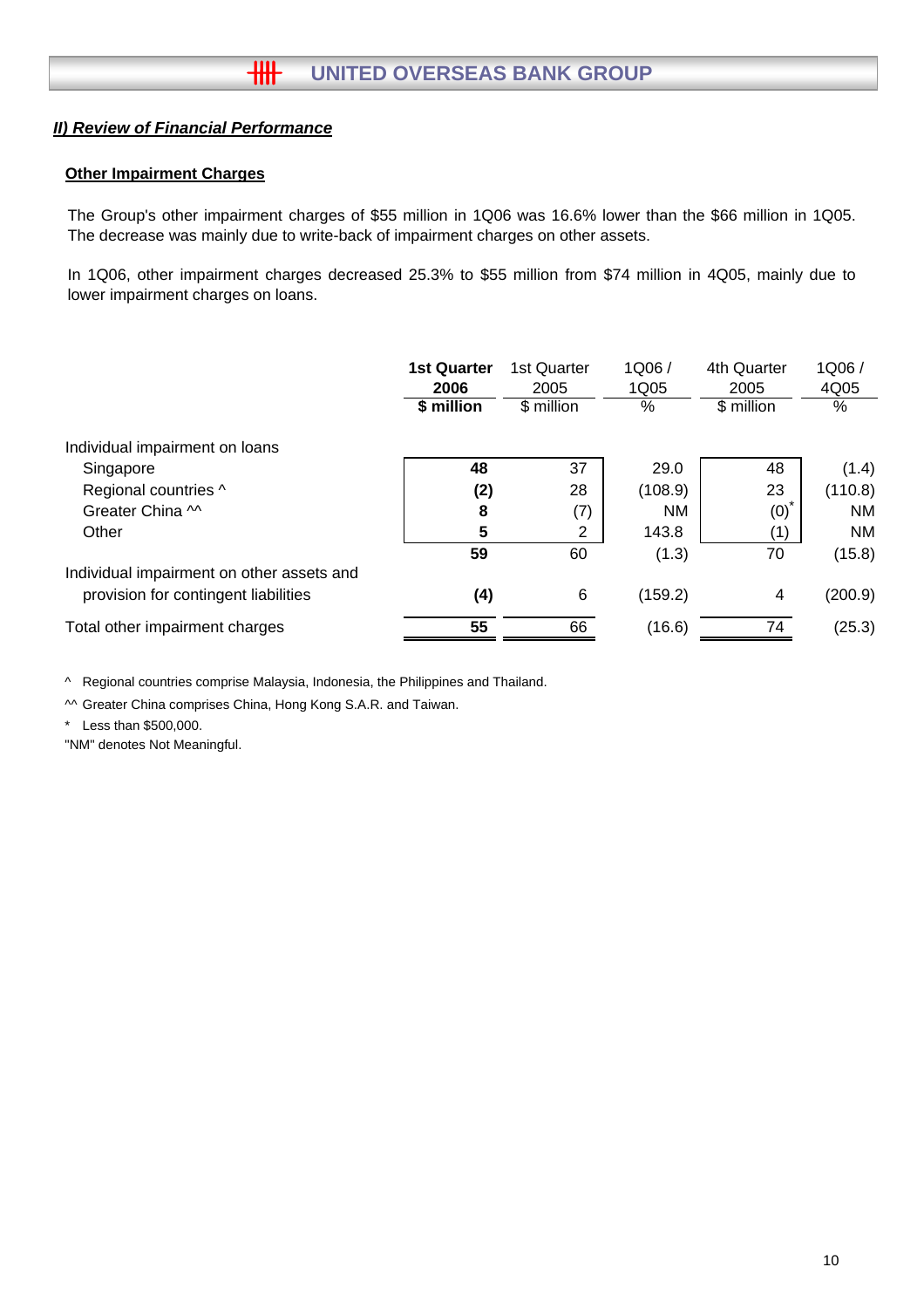# **HH UNITED OVERSEAS BANK GROUP**

#### *III) Non-Performing Loans (NPLs) and Cumulative Impairment*

#### **NPLs and Cumulative Impairment of the Group**

The Group's NPLs of \$3,950 million as at 31 March 2006 were 0.5% higher than the \$3,931 million as at 31 December 2005 and 16.5% lower than the \$4,728 million as at 31 March 2005. NPL ratio of 5.6% as at 31 March 2006 was the same as that as at 31 December 2005, and 1.3% points lower compared to that as at 31 March 2005. Of the total NPLs as at 31 March 2006, \$2,594 million or 65.7% were in the Substandard category and \$2,211 million or 56.0% were secured by collateral.

Total cumulative impairment as at 31 March 2006 was \$2,736 million, representing an increase of 0.8% over the \$2,714 million as at 31 December 2005 and a decline of 16.3% over the \$3,267 million as at 31 March 2005. As at 31 March 2006, total cumulative impairment provided coverage of 69.3% against total NPLs and 157.3% against unsecured NPLs.



#### **31-Mar-06** 31-Dec-05 31-Mar-05 31-Dec-04 31-Dec-03

|       |       |       |       | \$ million |
|-------|-------|-------|-------|------------|
| 2,594 | 2,529 | 2,938 | 3,347 | 3,306      |
| 405   | 464   | 599   | 350   | 396        |
| 951   | 938   | 1,191 | 1,787 | 1,458      |
| 3,950 | 3,931 | 4,728 | 5,484 | 5,160      |
|       |       |       |       | \$ million |
| 1,464 | 1,444 | 1,895 | 2,354 | 1,910      |
| 1,272 | 1,270 | 1,372 | 1,370 | 1,422      |
| 2,736 | 2,714 | 3,267 | 3,724 | 3,332      |
|       |       |       |       | %          |
| 5.6   | 5.6   | 6.9   | 8.0   | 8.1        |
| 2.6   | 2.7   | 3.5   | 4.1   | 4.5        |
| 69.3  | 69.0  | 69.1  | 67.9  | 64.6       |
| 201.8 | 193.6 | 182.5 | 174.3 | 179.7      |
| 157.3 | 159.4 | 149.0 | 138.6 | 141.4      |
| 3.9   | 3.9   | 4.8   | 5.4   | 5.2        |
|       |       |       |       |            |
| 1.9   | 1.9   | 2.1   | 2.1   | 2.3        |
|       |       |       |       |            |

\* NPL ratio represents NPLs (excluding debt securities) as a percentage of gross customer loans.

^ Excluding debt securities.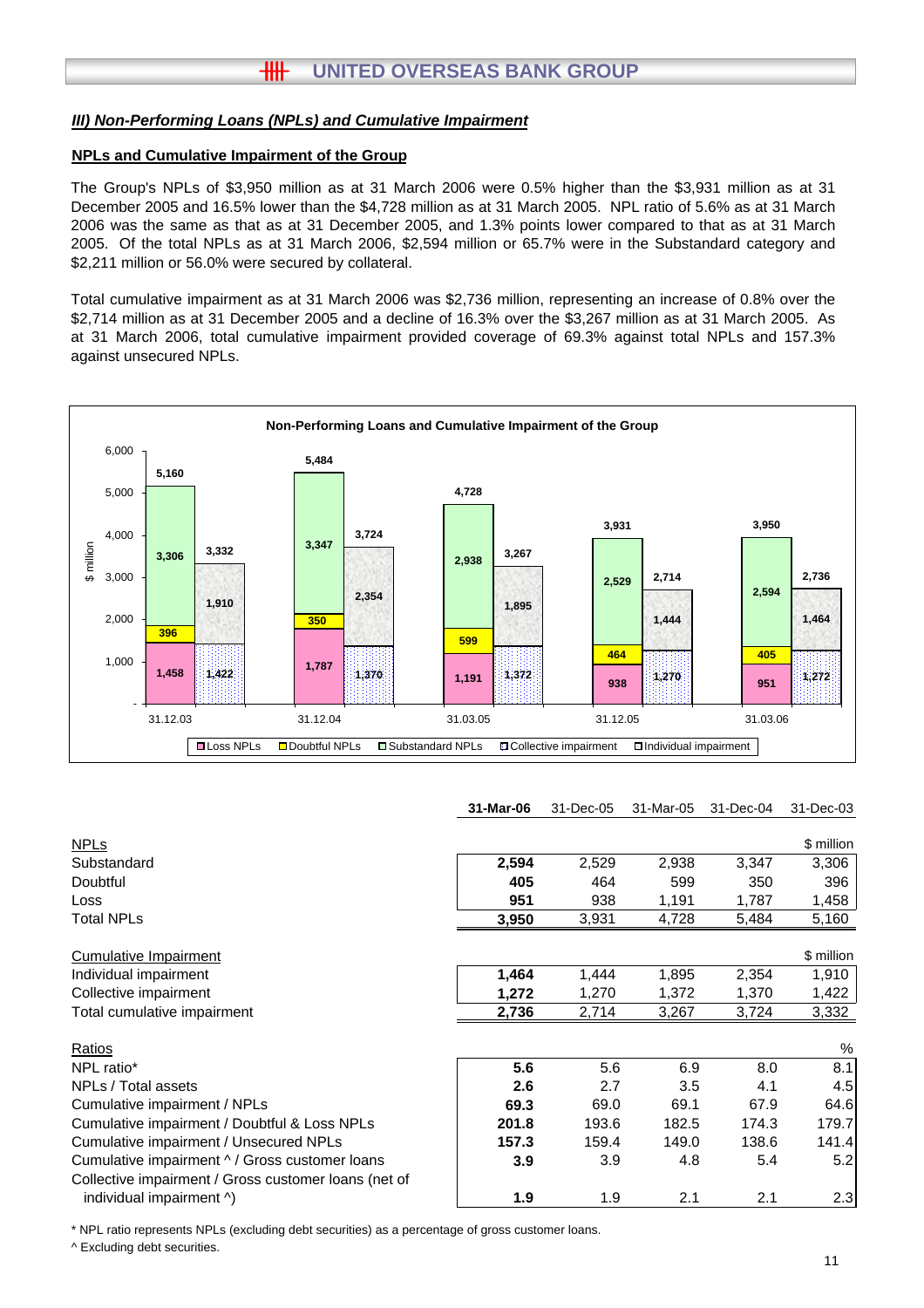### *III) Non-Performing Loans (NPLs) and Cumulative Impairment*

#### **NPLs by Region**

As at 31 March 2006, NPLs of Singapore and the Regional Countries each accounted for 47.9% of the Group's NPLs.

NPLs of Singapore was \$1,894 million as at 31 March 2006. This was 3.1% and 25.2% lower than the NPLs of \$1,955 million as at 31 December 2005 and \$2,533 million as at 31 March 2005 respectively.

NPLs of the Regional Countries increased 3.0% to \$1,893 million as at 31 March 2006, compared to \$1,838 million as at 31 December 2005. It declined 6.9% compared to the NPLs of \$2,033 million as at 31 March 2005.

|                           |            | 31-Mar-06 |            | 31-Dec-05 | 31-Mar-05  |       |
|---------------------------|------------|-----------|------------|-----------|------------|-------|
|                           | \$ million | %         | \$ million | %         | \$ million | %     |
| Singapore                 | 1,894      | 47.9      | 1,955      | 49.7      | 2,533      | 53.6  |
| <b>Regional Countries</b> |            |           |            |           |            |       |
| Malaysia                  | 678        | 17.2      | 651        | 16.6      | 682        | 14.4  |
| Indonesia                 | 100        | 2.5       | 101        | 2.6       | 88         | 1.9   |
| Philippines               | 189        | 4.8       | 180        | 4.6       | 164        | 3.5   |
| Thailand                  | 926        | 23.4      | 906        | 23.0      | 1,099      | 23.2  |
|                           | 1,893      | 47.9      | 1,838      | 46.8      | 2,033      | 43.0  |
| <b>Greater China</b>      | 75         | 1.9       | 64         | 1.6       | 101        | 2.1   |
| Other                     | 88         | 2.3       | 74         | 1.9       | 61         | 1.3   |
| <b>Total NPLs</b>         | 3,950      | 100.0     | 3,931      | 100.0     | 4,728      | 100.0 |

# **NPLs by Industry**

The increase in NPLs as at 31 March 2006 over 31 December 2005 was mainly from manufacturing and general commerce industries. Compared to 31 March 2005, lower NPLs were registered across all the industries.

|                                       | 31-Mar-06  |            | 31-Dec-05  |            | 31-Mar-05  |            |
|---------------------------------------|------------|------------|------------|------------|------------|------------|
|                                       |            | <b>NPL</b> |            | <b>NPL</b> |            | <b>NPL</b> |
|                                       | <b>NPL</b> | Ratio      | <b>NPL</b> | Ratio      | <b>NPL</b> | Ratio      |
|                                       | \$ million | %          | \$ million | $\%$       | \$ million | %          |
| Transport, storage and communication  | 92         | 3.4        | 79         | 3.2        | 94         | 4.3        |
| Building and construction             | 562        | 7.0        | 566        | 7.1        | 758        | 10.2       |
| Manufacturing                         | 949        | 11.7       | 834        | 10.6       | 1,022      | 13.7       |
| Non-bank financial institutions       | 519        | 5.4        | 528        | 5.2        | 540        | 5.2        |
| General commerce                      | 838        | 7.5        | 769        | 6.7        | 857        | 8.1        |
| Professionals and private individuals | 536        | 5.4        | 578        | 5.7        | 737        | 7.2        |
| Housing loans                         | 332        | 1.9        | 390        | 2.3        | 438        | 2.8        |
| Other                                 | 119        | 3.5        | 150        | 4.8        | 204        | 6.6        |
| Sub-total                             | 3,947      | 5.6        | 3,894      | 5.6        | 4,650      | 6.9        |
| Debt securities                       | 3          |            | 37         |            | 78         |            |
| <b>Total NPLs</b>                     | 3,950      |            | 3,931      |            | 4,728      |            |

#### **Secured / Unsecured NPLs**

As at 31 March 2006, 56.0% of the Group's total NPLs was secured by collateral, compared to 56.7% as at 31 December 2005 and 53.6% as at 31 March 2005.

|                   |            | 31-Mar-06 |            | 31-Dec-05 |            | 31-Mar-05 |
|-------------------|------------|-----------|------------|-----------|------------|-----------|
|                   | \$ million | %         | \$ million | %         | \$ million | %         |
| Secured           | 2,211      | 56.0      | 2,228      | 56.7      | 2,536      | 53.6      |
| Unsecured         | 1.739      | 44.0      | 1.703      | 43.3      | 2.192      | 46.4      |
| <b>Total NPLs</b> | 3.950      | 100.0     | 3.931      | 100.0     | 4.728      | 100.0     |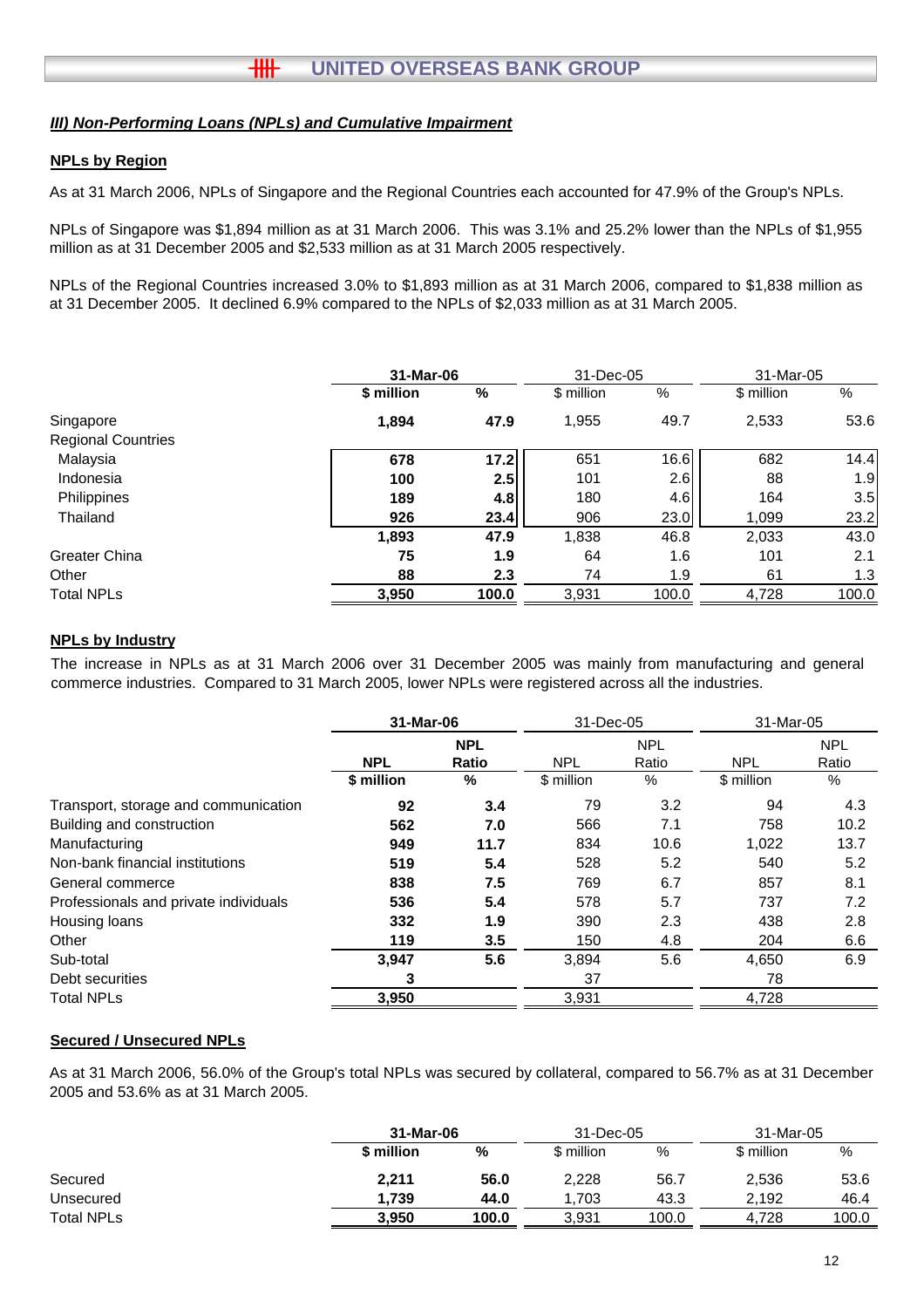# *IV) Segmental Analysis*

#### **Geographical Segments**

The following geographical segment information is based on the location where the transactions and assets are booked which approximates that based on the location of the customers and assets. The information is stated after elimination of inter-segment transactions.

#### Income before Operating Expenses

|                                           | <b>1st Quarter</b><br>2006 |       | 1st Quarter<br>2005 |       | 4th Quarter<br>2005 |       |
|-------------------------------------------|----------------------------|-------|---------------------|-------|---------------------|-------|
|                                           | \$ million                 | %     | \$ million          | %     | \$ million          | %     |
| Singapore (including Asian Currency Unit) | 627                        | 62.5  | 621                 | 69.1  | 712                 | 69.2  |
| Other ASEAN countries                     | 276                        | 27.5  | 203                 | 22.6  | 229                 | 22.3  |
| Other Asia-Pacific countries              | 41                         | 4.1   | 38                  | 4.2   | 44                  | 4.3   |
| Rest of the world                         | 59                         | 5.9   | 37                  | 4.1   | 43                  | 4.2   |
| Total                                     | 1.003                      | 100.0 | 899                 | 100.0 | 1.028               | 100.0 |

#### Profit before Tax

|                                           | <b>1st Quarter</b><br>2006 |       | 1st Quarter<br>2005 |       | 4th Quarter<br>2005 |       |
|-------------------------------------------|----------------------------|-------|---------------------|-------|---------------------|-------|
|                                           | \$ million                 | %     | \$ million          | %     | \$ million          | %     |
| Singapore (including Asian Currency Unit) | 431                        | 74.1  | 414                 | 78.4  | 461                 | 80.5  |
| <b>Other ASEAN countries</b>              | 104                        | 17.9  | 63                  | 11.9  | 65                  | 11.3  |
| Other Asia-Pacific countries              | 6                          | 1.0   | 24                  | 4.6   | 21                  | 3.7   |
| Rest of the world                         | 41                         | 7.0   | 27                  | 5.1   | 26                  | 4.5   |
|                                           | 582                        | 100.0 | 528                 | 100.0 | 573                 | 100.0 |
| Intangible assets amortised / impaired    | (3)                        |       | (2)                 |       | (2)                 |       |
| Total                                     | 579                        |       | 526                 |       | 571                 |       |

#### Total Assets

|                                           | 31-Mar-06  |       | 31-Dec-05  |       | 31-Mar-05  |       |
|-------------------------------------------|------------|-------|------------|-------|------------|-------|
|                                           | \$ million | %     | \$ million | %     | \$ million | %     |
| Singapore (including Asian Currency Unit) | 100,709    | 67.0  | 90,710     | 64.4  | 83.560     | 64.2  |
| Other ASEAN countries                     | 26.405     | 17.6  | 25,869     | 18.4  | 23.932     | 18.4  |
| Other Asia-Pacific countries              | 15,725     | 10.4  | 16,255     | 11.5  | 16.528     | 12.7  |
| Rest of the world                         | 7,477      | 5.0   | 7,969      | 5.7   | 6,169      | 4.7   |
|                                           | 150,316    | 100.0 | 140,803    | 100.0 | 130.189    | 100.0 |
| Intangible assets                         | 4,296      |       | 4,270      |       | 3,877      |       |
| Total                                     | 154,612    |       | 145.073    |       | 134.066    |       |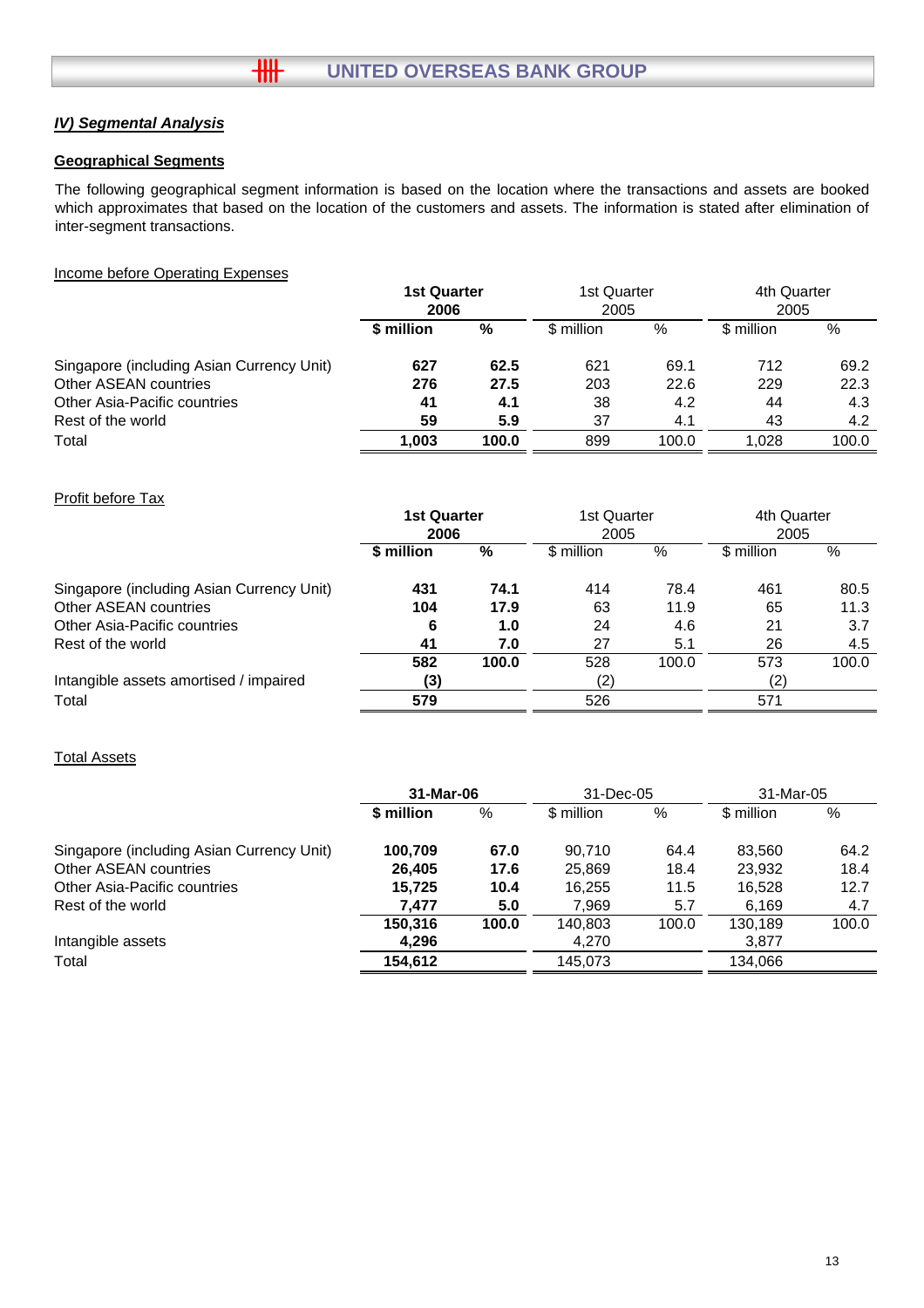#### **Total Assets**

Total assets as at 31 March 2006 were \$154,612 million, representing a growth of 6.6% over the \$145,073 million as at 31 December 2005. The increase was attributed mainly to higher bank placements and investment securities. Compared to 31 March 2005, total assets grew 15.3% from \$134,066 million attributed mainly to higher bank placements, customer loans and investment securities.

### **Customer Loans**

Net loans and advances to customers increased 0.5% to \$67,445 million as at 31 March 2006 from the \$67,142 million as at 31 December 2005. Compared with the \$64,106 million as at 31 March 2005, the growth was 5.2%, partly due to the consolidation of Bank Buana's financials.

| <b>Customer Loans Analysed by</b> | 31-Mar-06  |       | 31-Dec-05  |       | 31-Mar-05  |       |
|-----------------------------------|------------|-------|------------|-------|------------|-------|
| <b>Product Group</b>              | \$ million | %     | \$ million | $\%$  | \$ million | %     |
| Housing loans                     | 17,103     | 24.4  | 16,632     | 23.8  | 15,853     | 23.6  |
| Term loans                        | 39,639     | 56.5  | 39,658     | 56.8  | 38.415     | 57.0  |
| Trade financing                   | 4,730      | 6.7   | 4,808      | 6.9   | 4,452      | 6.6   |
| Overdrafts                        | 8,708      | 12.4  | 8.747      | 12.5  | 8,595      | 12.8  |
| Total gross customer loans        | 70,179     | 100.0 | 69,846     | 100.0 | 67,315     | 100.0 |
| Individual impairment             | (1, 462)   |       | (1, 433)   |       | (1, 837)   |       |
| Collective impairment             | (1, 272)   |       | (1,270)    |       | (1, 372)   |       |
| Total net customer loans          | 67,445     |       | 67,142     |       | 64,106     |       |

| Gross Customer Loans Analysed by      | 31-Mar-06  |       | 31-Dec-05  |       | 31-Mar-05  |       |
|---------------------------------------|------------|-------|------------|-------|------------|-------|
| Industry                              | \$ million | %     | \$ million | $\%$  | \$ million | %     |
| Transport, storage and communication  | 2.703      | 3.8   | 2.447      | 3.5   | 2.166      | 3.2   |
| Building and construction             | 8.003      | 11.4  | 8.010      | 11.5  | 7.453      | 11.1  |
| Manufacturing                         | 8.117      | 11.6  | 7.870      | 11.3  | 7.479      | 11.1  |
| Non-bank financial institutions       | 9.695      | 13.8  | 10.061     | 14.4  | 10.425     | 15.5  |
| General commerce                      | 11.235     | 16.0  | 11.483     | 16.4  | 10.598     | 15.7  |
| Professionals and private individuals | 9,953      | 14.2  | 10.209     | 14.6  | 10.248     | 15.2  |
| Housing loans                         | 17,103     | 24.4  | 16,632     | 23.8  | 15,853     | 23.6  |
| Other                                 | 3,370      | 4.8   | 3,133      | 4.5   | 3,093      | 4.6   |
| Total gross customer loans            | 70,179     | 100.0 | 69,846     | 100.0 | 67,315     | 100.0 |

| \$ million | %     | \$ million | $\%$  | \$ million | %         |
|------------|-------|------------|-------|------------|-----------|
| 33,400     | 47.6  | 34.235     | 49.0  | 32.695     | 48.6      |
| 8.422      | 12.0  | 8.572      | 12.3  | 9.552      | 14.2      |
| 7.197      | 10.3  | 6.788      | 9.7   | 5.719      | 8.5       |
| 21.160     | 30.1  | 20.250     | 29.0  | 19.349     | 28.7      |
| 70.179     | 100.0 | 69.846     | 100.0 | 67.315     | 100.0     |
|            |       | 31-Mar-06  |       | 31-Dec-05  | 31-Mar-05 |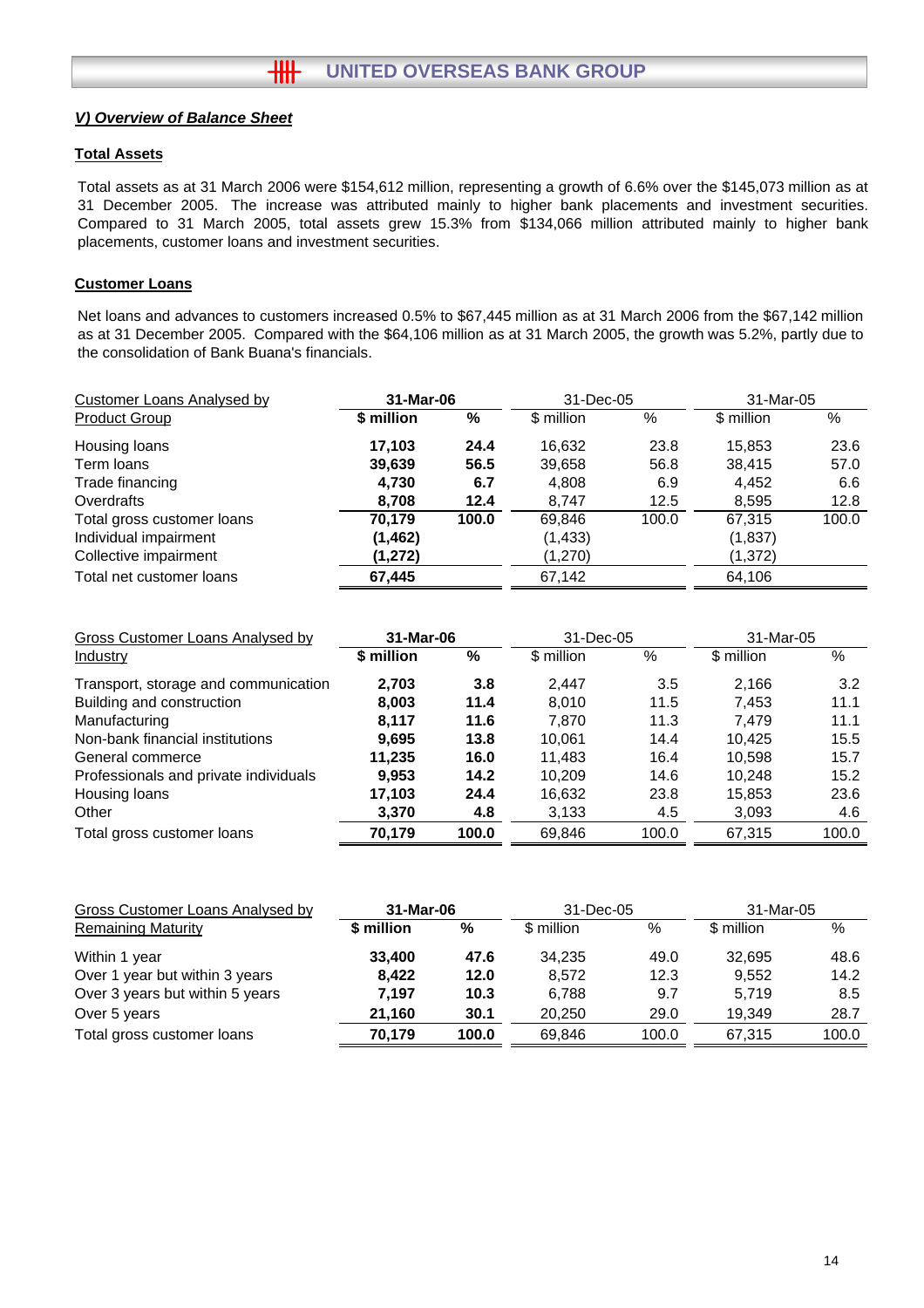#### **Deposits**

Total deposits of \$123,662 million as at 31 March 2006 increased 7.6% and 15.9% over 31 December 2005 and 31 March 2005 respectively. The increase was contributed mainly by higher banker deposits and fixed deposits.

As at 31 March 2006, customer deposits accounted for 71.3% of total deposits and the loans-to-deposits ratio was 76.5%.

|                                     | 31-Mar-06  |       | 31-Dec-05  |       | 31-Mar-05  |       |
|-------------------------------------|------------|-------|------------|-------|------------|-------|
| Deposits Analysed by Product Group  | \$ million | %     | \$ million | %     | \$ million | %     |
| Banker deposits                     | 35,524     | 28.7  | 29,456     | 25.6  | 26,639     | 25.0  |
| Customer deposits                   |            |       |            |       |            |       |
| Fixed rate deposits                 | 58,185     | 47.1  | 54,947     | 47.8  | 50,974     | 47.8  |
| Current, savings and other deposits | 29,953     | 24.2  | 30,556     | 26.6  | 29,095     | 27.2  |
|                                     | 88,138     | 71.3  | 85,503     | 74.4  | 80,069     | 75.0  |
| Total deposits                      | 123,662    | 100.0 | 114,958    | 100.0 | 106,707    | 100.0 |
| Loans / Deposits ratio * (%)        |            | 76.5  |            | 78.5  |            | 80.1  |
| Deposits Analysed by Remaining      | 31-Mar-06  |       | 31-Dec-05  |       | 31-Mar-05  |       |
| Maturity                            | \$ million | $\%$  | \$ million | $\%$  | \$ million | $\%$  |
| Within 1 year                       | 120,672    | 97.6  | 111,985    | 97.4  | 104,318    | 97.8  |
| Over 1 year but within 3 years      | 1,263      | 1.0   | 1,117      | 1.0   | 1,224      | 1.1   |
| Over 3 years but within 5 years     | 898        | 0.7   | 816        | 0.7   | 1,078      | 1.0   |
| Over 5 years                        | 829        | 0.7   | 1,041      | 0.9   | 86         | 0.1   |
| Total deposits                      | 123,662    | 100.0 | 114,958    | 100.0 | 106,707    | 100.0 |

\* "Loans" refers to net customer loans while "Deposits" refers to customer deposits.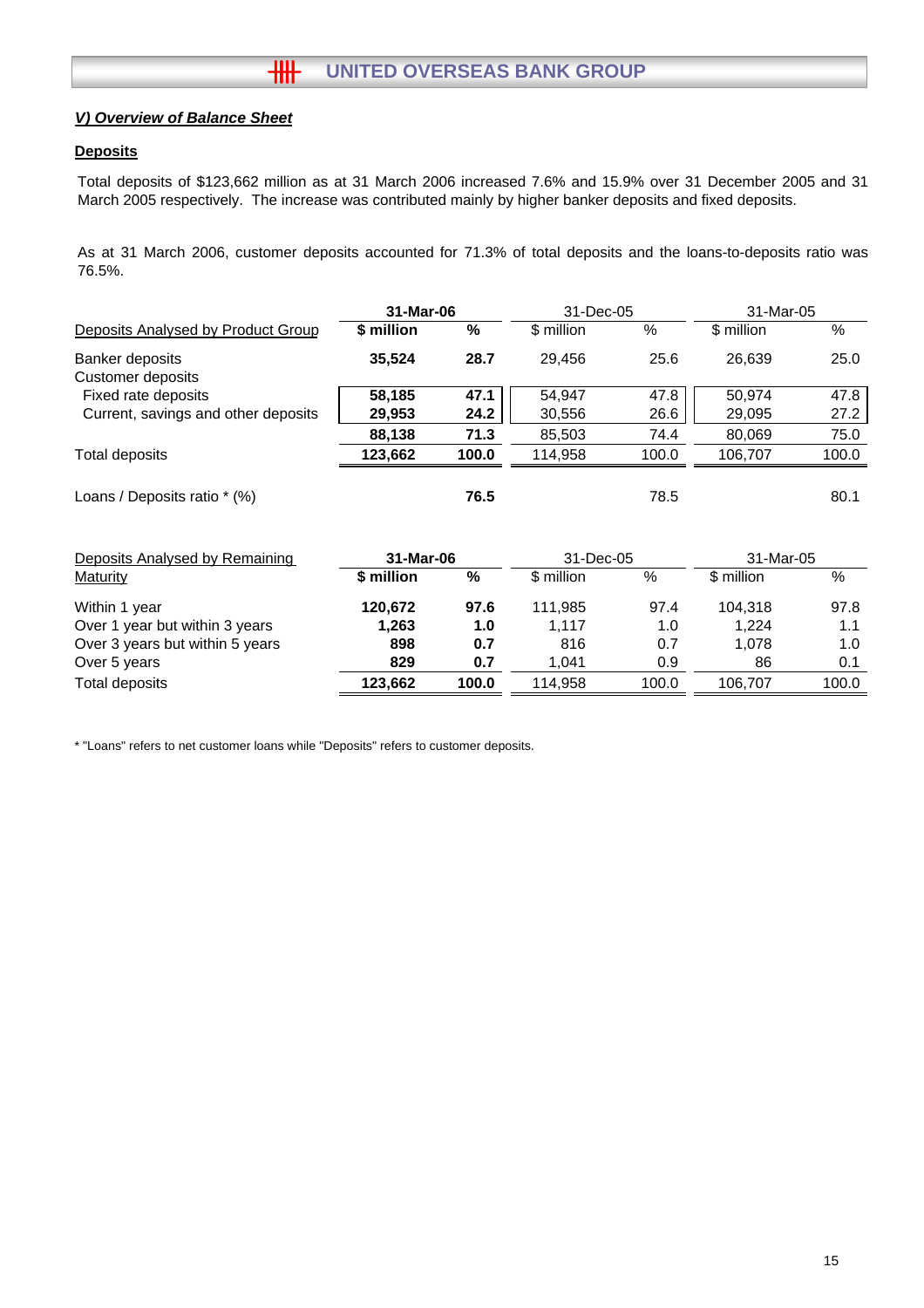#### **Debts Issued**

|     |                                                                                          | 31-Mar-06  | 31-Dec-05  | 31-Mar-05  |
|-----|------------------------------------------------------------------------------------------|------------|------------|------------|
|     |                                                                                          | \$ million | \$ million | \$ million |
| (a) | <b>Subordinated Notes</b>                                                                |            |            |            |
|     | S\$1.3 billion 4.95% subordinated notes due 2016<br>(i)<br>callable with step-up in 2011 | 1,300      | 1,300      | 1,300      |
|     | S\$1 billion 4.100% subordinated notes due 2019<br>(ii)<br>callable with step-up in 2014 | 998        | 998        | 998        |
|     | (iii) US\$1 billion 4.50% subordinated notes due 2013                                    | 1,618      | 1,663      | 1,649      |
|     | (iv) US\$1 billion 5.375% subordinated notes due 2019<br>callable with step-up in 2014   | 1,617      | 1,662      | 1,649      |
|     | THB2 billion subordinated debentures due 2008<br>(v)                                     | 83         | 81         | 84         |
|     | (vi) IDR300 billion 13.25% subordinated bonds due 2014                                   | 58         | 50         |            |
|     | Unamortised expenses relating to issue of subordinated notes                             | (12)       | (13)       | (14)       |
|     | Total, at amortised cost                                                                 | 5,662      | 5,741      | 5,666      |
|     | Fair value hedge adjustments                                                             | (266)      | (124)      | (119)      |
|     |                                                                                          | 5,395      | 5,617      | 5,547      |
| (b) | <b>Asset Backed Commercial Paper ("ABCP")</b>                                            |            |            |            |
|     | S\$ ABCP, at amortised cost<br>(i)                                                       | 557        | 554        | 697        |
|     | US\$ ABCP, at amortised cost<br>(ii)                                                     | 273        | 285        | 231        |
|     |                                                                                          | 830        | 839        | 927        |
| (c) | Other                                                                                    | 563        | 653        | 530        |
|     | Total debts issued                                                                       | 6,788      | 7,108      | 7,005      |

- (a) (i) The S\$1.3 billion 4.95% subordinated notes were issued by the Bank at par on 30 August 2001 and mature on 30 September 2016. The notes may be redeemed at par at the option of the Bank, in whole but not in part, on 30 September 2011 or at any interest payment date in the event of certain changes in the tax laws of Singapore, subject to the prior approval of the Monetary Authority of Singapore and certain other conditions. Interest is payable semi-annually at 4.95% per annum up to and including 29 September 2011. From and including 30 September 2011, interest is payable semi-annually at a fixed rate equal to the five-year Singapore Dollar Interest Rate Swap (Offer Rate) as at 30 September 2011 plus 2.25% per annum.
	- (ii) The S\$1 billion 4.100% subordinated notes were issued by the Bank at 99.755% on 24 August 2004 and mature on 3 September 2019. The notes may be redeemed at par at the option of the Bank, in whole but not in part, on 3 September 2014 or at any interest payment date in the event of certain changes in the tax laws of Singapore, subject to the prior approval of the Monetary Authority of Singapore and certain other conditions. Interest is payable semi-annually at 4.100% per annum beginning 3 March 2005. From and including 3 September 2014, interest is payable semi-annually at a fixed rate per annum equal to the five-year Singapore Dollar Interest Rate Swap (Offer Rate) plus 1.680%.
	- (iii) The US\$1 billion 4.50% subordinated notes were issued by the Bank at 99.96% on 30 June 2003 and mature on 2 July 2013. The notes may be redeemed at par at the option of the Bank, in whole, on notice, in the event of certain changes in the tax laws of Singapore, subject to the approval of the Monetary Authority of Singapore and certain other conditions. Interest is payable semi-annually at 4.50% per annum beginning 2 January 2004.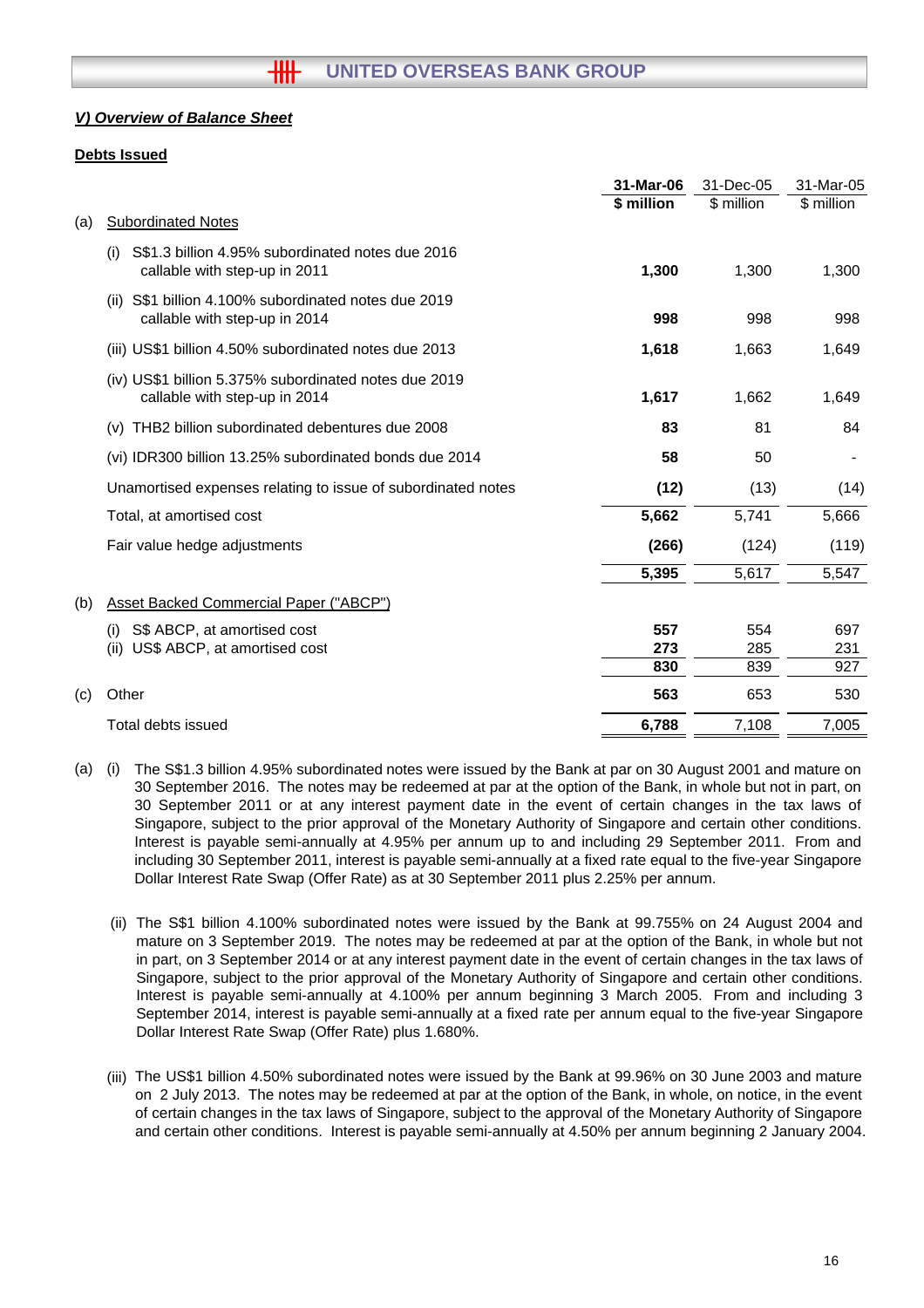#### **Debts Issued (cont'd)**

(iv) The US\$1 billion 5.375% subordinated notes were issued by the Bank at 99.929% on 24 August 2004 and mature on 3 September 2019. The notes may be redeemed at par at the option of the Bank, in whole but not in part, on 3 September 2014 or at any interest payment date in the event of certain changes in the tax laws of Singapore, subject to the prior approval of the Monetary Authority of Singapore and certain other conditions. Interest is payable semi-annually at 5.375% per annum beginning 3 March 2005. From and including 3 September 2014, interest is payable semi-annually at a floating rate per annum equal to the six-month LIBOR plus 1.666%.

The S\$ and US\$ subordinated notes issued by the Bank are unsecured obligations. All other liabilities of the Bank outstanding at the balance sheet date rank senior to all the S\$ and US\$ subordinated notes. The above S\$ and US\$ subordinated notes qualifies for upper tier 2 capital.

Expenses incurred in connection with the issue of the subordinated notes are, where material, capitalised and amortised over 10 years from the date of issue of the subordinated notes.

The Bank has entered into interest rate swaps to hedge the interest rate risks of certain subordinated notes with fixed coupon rates and applied fair value hedge accounting in accordance with FRS39 Financial Instruments: Recognition and Measurement. Fair value changes attributable to interest rate risk is adjusted to the carrying amount of the subordinated notes with the corresponding entry to profit and loss account. Fair value changes on the interest rate swaps are recognised in the profit and loss account.

- (v) The THB2 billion subordinated debentures were issued by United Overseas Bank (Thai) Public Company Limited ("UOBT") at par on 15 August 2001 and mature on 15 August 2008. Interest is payable quarterly at a floating rate calculated based on the average of the deposit rate of one year of four major banks in Thailand and UOBT, plus 2.50% per annum with a minimum guaranteed rate of 6.50% per annum. Average interest rate of the debentures for the first quarter of 2006 was 6.50% (31 December 2005: 6.50%).
- (vi) The IDR300 billion 13.25% subordinated bonds were issued by Bank Buana on 14 July 2004 and mature on 14 July 2014. The bonds may be redeemed at par at the option of Bank Buana on the fifth anniversary from issuance date with the approval of Bank Indonesia. The bonds may also be purchased and held by Bank Buana for future trading after its first anniversary date. Interest is payable quarterly at 13.25% per annum until its fifth anniversary from the issuance date and at 22.05% per annum from the sixth year until the maturity.
- (b) The ABCP were issued in relation to a \$1 billion ABCP programme carried out by Archer 1 Limited, a special purpose entity ("SPE"). The ABCP have maturity of less than one year, and are secured by a first floating charge on all assets of the SPE.

Interest rates of the S\$ ABCP and US\$ ABCP as at 31 March 2006 range from 2.55% to 3.54% (31 December 2005: 2.27% to 3.36%) per annum and 4.61% to 4.95% (31 December 2005: 4.06% to 4.54%) per annum respectively.

The holders of the ABCP are entitled to receive payment comprising both the principal and interest as contracted in the ABCP but only to the extent that there are available resources in the SPE to meet those payments. The holders of the ABCP have no recourse to the Group.

(c) Other debts issued comprise equity linked notes, interest rate linked notes, credit linked notes and other structured notes.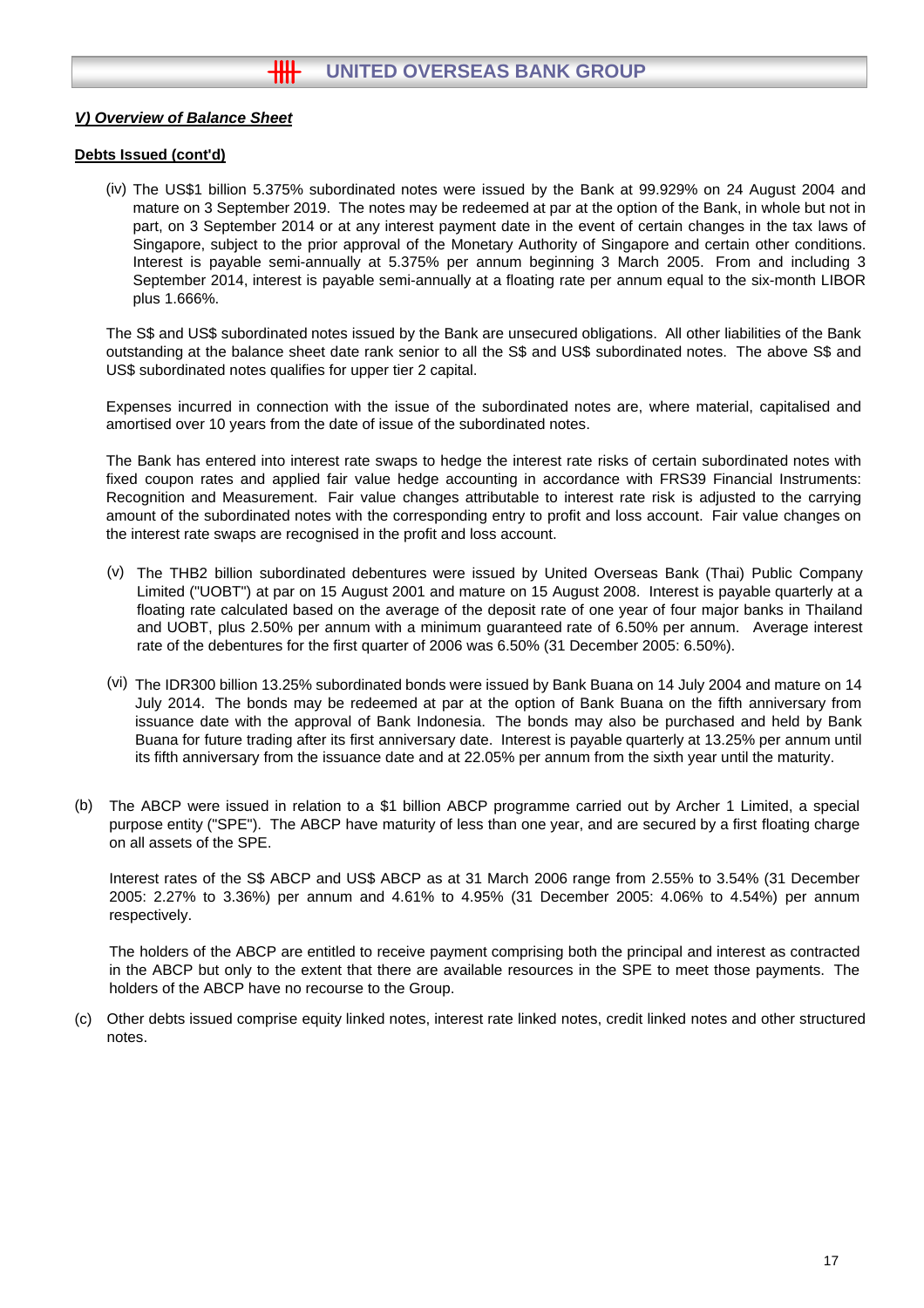# **Shareholders' Equity**

Shareholders' equity as at 31 March 2006 was \$15,453 million, representing an increase of 3.5% over the \$14,929 million as at 31 December 2005. The increase was mainly contributed by profit for the financial period. Compared with the \$13,935 million as at 31 March 2005, shareholders' equity increased 10.9%, largely from the issuance of US\$500 million subsidiary preference shares in December 2005 and retained profit.

As at 31 March 2006, revaluation surplus on properties and securities of the Group amounted to \$1,645 million which was not recognised in the financial statements.

|                                                    | 31-Mar-06  | 31-Dec-05  | 31-Mar-05  |
|----------------------------------------------------|------------|------------|------------|
|                                                    | \$ million | \$ million | \$ million |
| Shareholders' equity                               | 15,453     | 14.929     | 13,935     |
| Add: Revaluation surplus                           |            |            |            |
| - Properties                                       | 1,208      | 1,212      | 1,118      |
| - Securities                                       | 437        | 352        | 139        |
|                                                    | 1,645      | 1,564      | 1,257      |
| Shareholders' equity including revaluation surplus | 17,098     | 16,493     | 15,192     |
|                                                    |            |            |            |
| Net asset value (NAV) per share (\$)               | 10.08      | 9.71       | 9.07       |
| Revaluation surplus per share (\$)                 | 1.07       | 1.02       | 0.82       |
| Revalued NAV per share (\$)                        | 11.15      | 10.73      | 9.89       |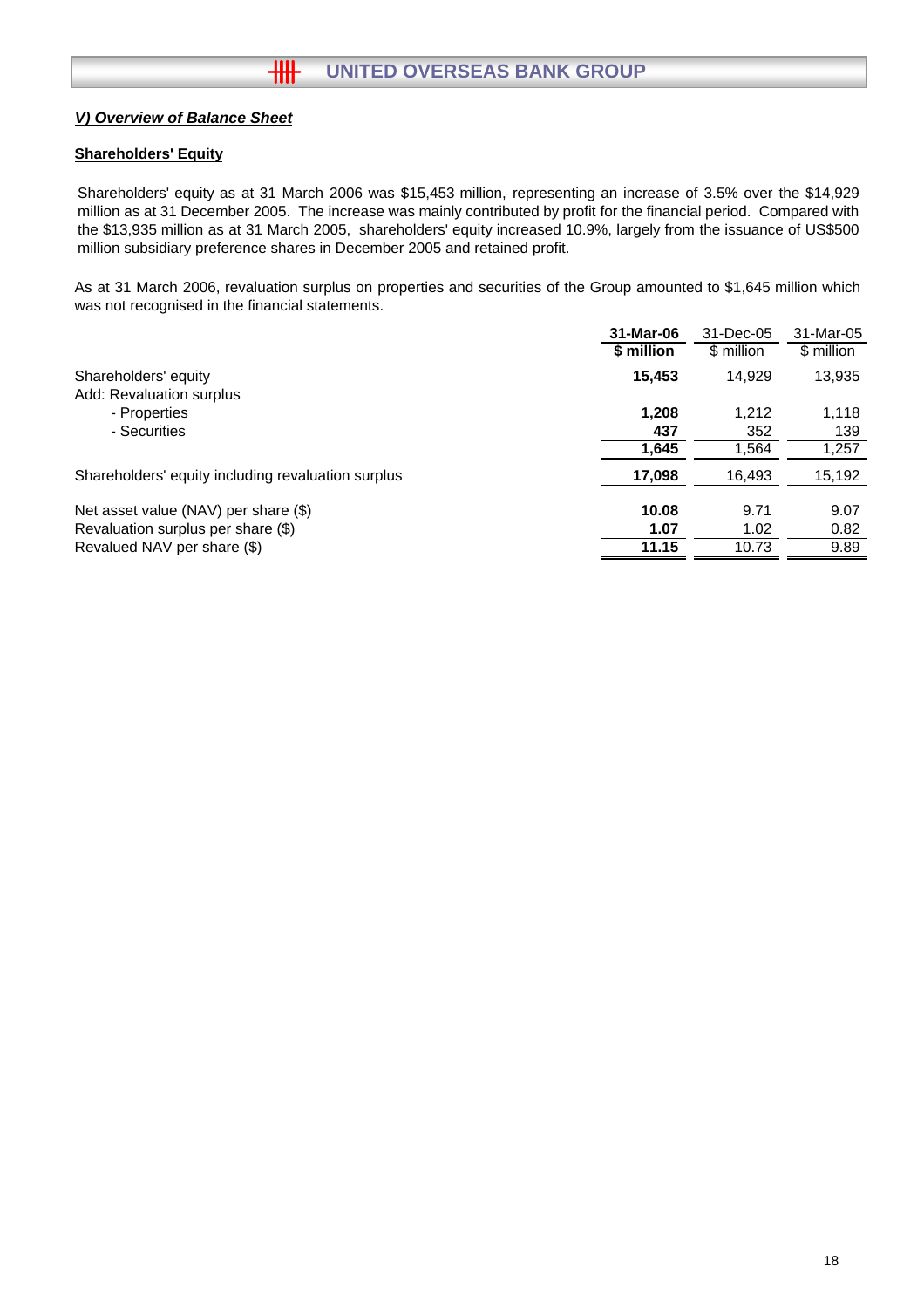### *VI) Capital Adequacy Ratios*

卌

The Group's capital management policy is to maintain a strong capital position to support its growth, both organically and through acquisitions.

As at 31 March 2006, the Group's total Capital Adequacy Ratio ("CAR") of 16.0% was 6.0% points above the minimum 10% set by Monetary Authority of Singapore ("MAS"). It was 0.1% point lower than the total CAR of 16.1% as at 31 December 2005 mainly attributed to higher risk-weighted assets from investment securities and bank placements. Compared to the total CAR of 15.4% as at 31 March 2005, it had increased 0.6% point mainly attributed to the issuance of US\$500 million subsidiary preference shares and higher retained profit, partly offset by higher risk-weighted assets as a result of the increase in investment securities and bank placements.

The Group's Tier 1 CAR of 11.2% as at 31 March 2006 was 4.2% points higher than the minimum 7% set by MAS. Compared to the Tier 1 CAR of 11.0% as at 31 December 2005 and 10.9% as at 31 March 2005, the increase was 0.2% point and 0.3% point respectively.

|                                                 | 31-Mar-06  | 31-Dec-05  | 31-Mar-05  |
|-------------------------------------------------|------------|------------|------------|
|                                                 | \$ million | \$ million | \$ million |
| <b>Capital</b>                                  |            |            |            |
| Tier 1 Capital                                  |            |            |            |
| Share capital                                   | 2,400      | 2,395      | 2,379      |
| Subsidiary preference shares                    | 832        | 832        |            |
| Disclosed reserves / other                      | 12,004     | 11,536     | 11,321     |
| Deduction of intangible assets                  | (4, 309)   | (4, 284)   | (4,010)    |
|                                                 | 10,927     | 10,479     | 9,690      |
| <b>Upper Tier 2 Capital</b>                     |            |            |            |
| Cumulative collective impairment / other        | 1,190      | 1,171      | 1,122      |
| Subordinated notes                              | 5,255      | 5,486      | 5,463      |
|                                                 | 6,445      | 6,657      | 6,585      |
| Deductions from Tier 1 and Upper Tier 2 Capital | (1,754)    | (1, 816)   | (2,618)    |
| <b>Total capital</b>                            | 15,618     | 15,320     | 13,657     |
| Risk-weighted assets (including market risk)    | 97,850     | 95,285     | 88,850     |
| <b>Capital adequacy ratios</b>                  |            |            |            |
| Tier 1 capital                                  | 11.2%      | 11.0%      | 10.9%      |
| Total capital                                   | 16.0%      | 16.1%      | 15.4%      |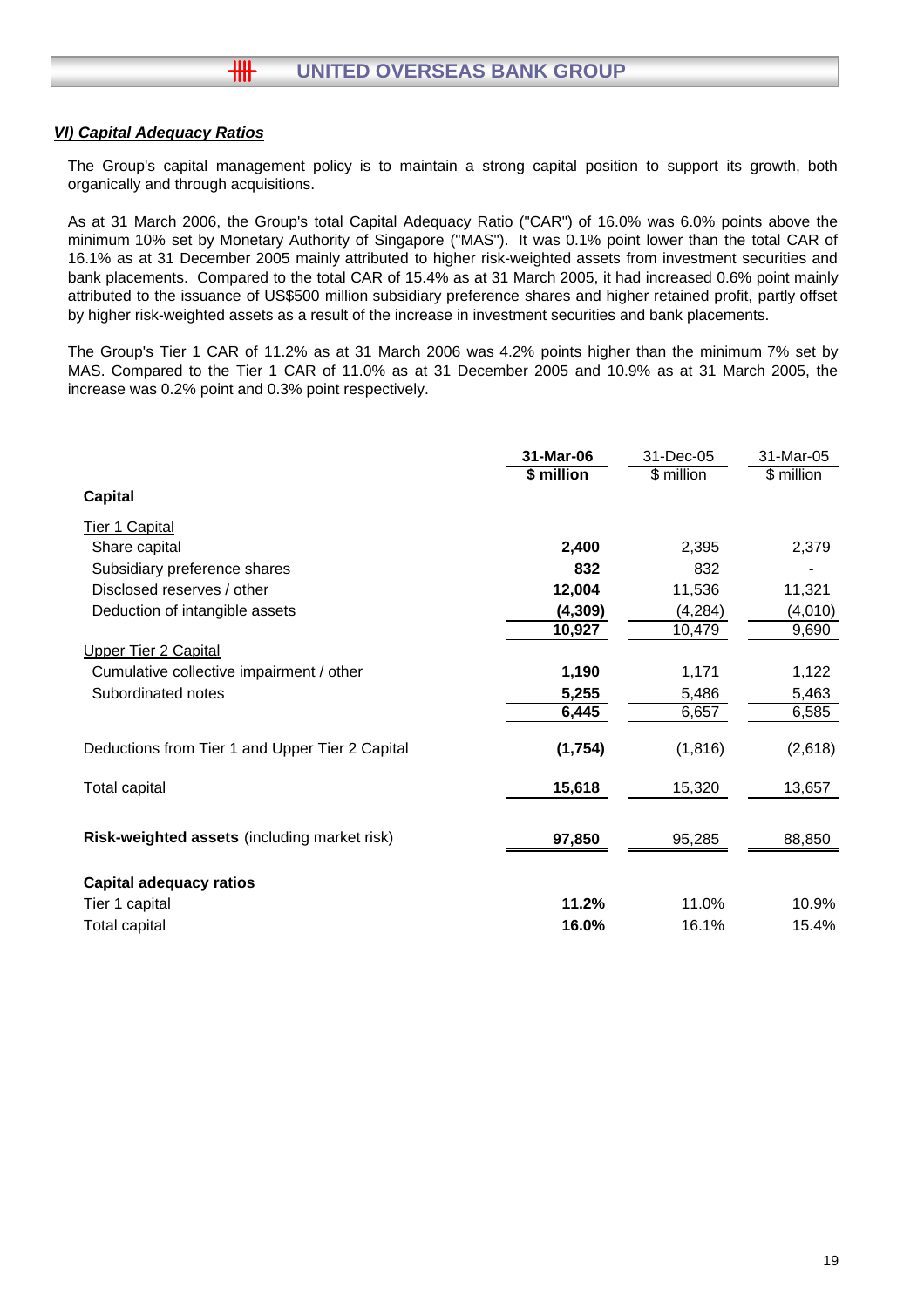# **UNITED OVERSEAS BANK GROUP**

# *VII) Exposure by Country of Operations*

 $\overline{\mathbf{H}}$ 

As at 31 March 2006, the Group's total direct net exposure to the countries outside Singapore where it has a presence amounted to \$58.4 billion or 37.8% of Group assets, representing an increase of 6.6% over the \$54.8 billion as at 31 December 2005.

| Loans to<br><b>Net Exposure</b><br>Less: Loans to<br>/ Investments in<br>$%$ of<br>Non-<br>Contingent<br><b>Subsidiaries &amp;</b><br><b>Bank</b><br><b>Total</b><br><b>Total</b><br>Group<br><b>Government</b><br>Investments<br><b>Liabilities</b><br><b>Bank</b><br><b>Branches</b><br><b>Assets</b><br>5,952<br>3,362<br>16,155<br>7,650<br>1,196<br>18,160<br>2,005<br>10.5<br>1,197<br>7,584<br>6,099<br>3,274<br>1,210<br>18,167<br>2,363<br>15,804<br>10.9<br>1,117<br>7,109<br>929<br>986<br>4,109<br>3,334<br>15,481<br>1,369<br>14,112<br>10.5<br>2,319<br>264<br>873<br>795<br>4,251<br>597<br>3,654<br>236<br>2.4<br>319<br>2,519<br>716<br>747<br>4,301<br>598<br>3,703<br>2.5<br>310<br>478<br>126<br>183<br>288<br>1,075<br>50<br>1,025<br>0.8<br>226<br>198<br>16<br>$\boldsymbol{2}$<br>216<br>0.1<br>21<br>4<br>220<br>4<br>29<br>24<br>202<br>44<br>2<br>277<br>29<br>248<br>0.2<br>53<br>$\overline{2}$<br>477<br>0.3<br>45<br>192<br>230<br>46<br>431<br>6,277<br>87<br>579<br>2,310<br>9,253<br>2,271<br>6,982<br>4.5<br>859<br>6,455<br>213<br>473<br>2,296<br>9,437<br>2,326<br>7,111<br>4.9<br>918<br>6,581<br>135<br>9,160<br>747<br>1,697<br>1,586<br>7,574<br>5.6<br>962<br>2,236<br>6,145<br>1,082<br>675<br>10,138<br>2,534<br>7,604<br>4.9<br>710<br>2,392<br>5,971<br>1,396<br>679<br>10,438<br>1,750<br>8,688<br>6.0<br>723<br>395<br>597<br>2,063<br>8,459<br>2,291<br>13,208<br>4,536<br>8,672<br>6.5<br>12,267<br>5,187<br>1,148<br>25,024<br>1,597<br>23,427<br>15.2<br>1,073<br>6,422<br>4,397<br>4,386<br>20,289<br>18,816<br>13.0<br>1,210<br>9,645<br>1,861<br>1,473<br>1,851<br>4,942<br>8,946<br>3,511<br>19,250<br>1,305<br>17,945<br>13.4<br>1,149<br>226<br>47<br>537<br>369<br>0.2<br>264<br>168<br>79<br>299<br>182<br>425<br>0.3<br>47<br>528<br>103<br>134<br>163<br>18<br>366<br>122<br>244<br>51<br>185<br>0.2<br>24,945<br>24,131<br>7,107<br>11,400<br>67,583<br>9,176<br>58,407<br>37.8<br>4,175<br>23,848<br>22,458<br>7,811<br>9,320<br>63,437<br>8,642<br>54,795<br>37.8<br>4,436<br>6,822<br>21,550<br>21,991<br>8,654<br>59,017<br>9,014<br>50,003<br>37.3<br>4,016 |                      |  |  |  |  | \$ million |
|----------------------------------------------------------------------------------------------------------------------------------------------------------------------------------------------------------------------------------------------------------------------------------------------------------------------------------------------------------------------------------------------------------------------------------------------------------------------------------------------------------------------------------------------------------------------------------------------------------------------------------------------------------------------------------------------------------------------------------------------------------------------------------------------------------------------------------------------------------------------------------------------------------------------------------------------------------------------------------------------------------------------------------------------------------------------------------------------------------------------------------------------------------------------------------------------------------------------------------------------------------------------------------------------------------------------------------------------------------------------------------------------------------------------------------------------------------------------------------------------------------------------------------------------------------------------------------------------------------------------------------------------------------------------------------------------------------------------------------------------------------------------------------------------------------------------------------------------------------------------------------------------------------------------------------------------------------------------------------------------------------------------------------------------------------------------------------------------------------------------------------|----------------------|--|--|--|--|------------|
|                                                                                                                                                                                                                                                                                                                                                                                                                                                                                                                                                                                                                                                                                                                                                                                                                                                                                                                                                                                                                                                                                                                                                                                                                                                                                                                                                                                                                                                                                                                                                                                                                                                                                                                                                                                                                                                                                                                                                                                                                                                                                                                                  |                      |  |  |  |  |            |
|                                                                                                                                                                                                                                                                                                                                                                                                                                                                                                                                                                                                                                                                                                                                                                                                                                                                                                                                                                                                                                                                                                                                                                                                                                                                                                                                                                                                                                                                                                                                                                                                                                                                                                                                                                                                                                                                                                                                                                                                                                                                                                                                  |                      |  |  |  |  |            |
|                                                                                                                                                                                                                                                                                                                                                                                                                                                                                                                                                                                                                                                                                                                                                                                                                                                                                                                                                                                                                                                                                                                                                                                                                                                                                                                                                                                                                                                                                                                                                                                                                                                                                                                                                                                                                                                                                                                                                                                                                                                                                                                                  | <b>Malaysia</b>      |  |  |  |  |            |
|                                                                                                                                                                                                                                                                                                                                                                                                                                                                                                                                                                                                                                                                                                                                                                                                                                                                                                                                                                                                                                                                                                                                                                                                                                                                                                                                                                                                                                                                                                                                                                                                                                                                                                                                                                                                                                                                                                                                                                                                                                                                                                                                  | 31-Mar-06            |  |  |  |  |            |
|                                                                                                                                                                                                                                                                                                                                                                                                                                                                                                                                                                                                                                                                                                                                                                                                                                                                                                                                                                                                                                                                                                                                                                                                                                                                                                                                                                                                                                                                                                                                                                                                                                                                                                                                                                                                                                                                                                                                                                                                                                                                                                                                  | 31-Dec-05            |  |  |  |  |            |
|                                                                                                                                                                                                                                                                                                                                                                                                                                                                                                                                                                                                                                                                                                                                                                                                                                                                                                                                                                                                                                                                                                                                                                                                                                                                                                                                                                                                                                                                                                                                                                                                                                                                                                                                                                                                                                                                                                                                                                                                                                                                                                                                  | 31-Mar-05            |  |  |  |  |            |
|                                                                                                                                                                                                                                                                                                                                                                                                                                                                                                                                                                                                                                                                                                                                                                                                                                                                                                                                                                                                                                                                                                                                                                                                                                                                                                                                                                                                                                                                                                                                                                                                                                                                                                                                                                                                                                                                                                                                                                                                                                                                                                                                  | Indonesia            |  |  |  |  |            |
|                                                                                                                                                                                                                                                                                                                                                                                                                                                                                                                                                                                                                                                                                                                                                                                                                                                                                                                                                                                                                                                                                                                                                                                                                                                                                                                                                                                                                                                                                                                                                                                                                                                                                                                                                                                                                                                                                                                                                                                                                                                                                                                                  | 31-Mar-06            |  |  |  |  |            |
|                                                                                                                                                                                                                                                                                                                                                                                                                                                                                                                                                                                                                                                                                                                                                                                                                                                                                                                                                                                                                                                                                                                                                                                                                                                                                                                                                                                                                                                                                                                                                                                                                                                                                                                                                                                                                                                                                                                                                                                                                                                                                                                                  | 31-Dec-05            |  |  |  |  |            |
|                                                                                                                                                                                                                                                                                                                                                                                                                                                                                                                                                                                                                                                                                                                                                                                                                                                                                                                                                                                                                                                                                                                                                                                                                                                                                                                                                                                                                                                                                                                                                                                                                                                                                                                                                                                                                                                                                                                                                                                                                                                                                                                                  | 31-Mar-05            |  |  |  |  |            |
|                                                                                                                                                                                                                                                                                                                                                                                                                                                                                                                                                                                                                                                                                                                                                                                                                                                                                                                                                                                                                                                                                                                                                                                                                                                                                                                                                                                                                                                                                                                                                                                                                                                                                                                                                                                                                                                                                                                                                                                                                                                                                                                                  | <b>Philippines</b>   |  |  |  |  |            |
|                                                                                                                                                                                                                                                                                                                                                                                                                                                                                                                                                                                                                                                                                                                                                                                                                                                                                                                                                                                                                                                                                                                                                                                                                                                                                                                                                                                                                                                                                                                                                                                                                                                                                                                                                                                                                                                                                                                                                                                                                                                                                                                                  | 31-Mar-06            |  |  |  |  |            |
|                                                                                                                                                                                                                                                                                                                                                                                                                                                                                                                                                                                                                                                                                                                                                                                                                                                                                                                                                                                                                                                                                                                                                                                                                                                                                                                                                                                                                                                                                                                                                                                                                                                                                                                                                                                                                                                                                                                                                                                                                                                                                                                                  | 31-Dec-05            |  |  |  |  |            |
|                                                                                                                                                                                                                                                                                                                                                                                                                                                                                                                                                                                                                                                                                                                                                                                                                                                                                                                                                                                                                                                                                                                                                                                                                                                                                                                                                                                                                                                                                                                                                                                                                                                                                                                                                                                                                                                                                                                                                                                                                                                                                                                                  | 31-Mar-05            |  |  |  |  |            |
|                                                                                                                                                                                                                                                                                                                                                                                                                                                                                                                                                                                                                                                                                                                                                                                                                                                                                                                                                                                                                                                                                                                                                                                                                                                                                                                                                                                                                                                                                                                                                                                                                                                                                                                                                                                                                                                                                                                                                                                                                                                                                                                                  | <b>Thailand</b>      |  |  |  |  |            |
|                                                                                                                                                                                                                                                                                                                                                                                                                                                                                                                                                                                                                                                                                                                                                                                                                                                                                                                                                                                                                                                                                                                                                                                                                                                                                                                                                                                                                                                                                                                                                                                                                                                                                                                                                                                                                                                                                                                                                                                                                                                                                                                                  | 31-Mar-06            |  |  |  |  |            |
|                                                                                                                                                                                                                                                                                                                                                                                                                                                                                                                                                                                                                                                                                                                                                                                                                                                                                                                                                                                                                                                                                                                                                                                                                                                                                                                                                                                                                                                                                                                                                                                                                                                                                                                                                                                                                                                                                                                                                                                                                                                                                                                                  | 31-Dec-05            |  |  |  |  |            |
|                                                                                                                                                                                                                                                                                                                                                                                                                                                                                                                                                                                                                                                                                                                                                                                                                                                                                                                                                                                                                                                                                                                                                                                                                                                                                                                                                                                                                                                                                                                                                                                                                                                                                                                                                                                                                                                                                                                                                                                                                                                                                                                                  | 31-Mar-05            |  |  |  |  |            |
|                                                                                                                                                                                                                                                                                                                                                                                                                                                                                                                                                                                                                                                                                                                                                                                                                                                                                                                                                                                                                                                                                                                                                                                                                                                                                                                                                                                                                                                                                                                                                                                                                                                                                                                                                                                                                                                                                                                                                                                                                                                                                                                                  | <b>Greater China</b> |  |  |  |  |            |
|                                                                                                                                                                                                                                                                                                                                                                                                                                                                                                                                                                                                                                                                                                                                                                                                                                                                                                                                                                                                                                                                                                                                                                                                                                                                                                                                                                                                                                                                                                                                                                                                                                                                                                                                                                                                                                                                                                                                                                                                                                                                                                                                  | 31-Mar-06            |  |  |  |  |            |
|                                                                                                                                                                                                                                                                                                                                                                                                                                                                                                                                                                                                                                                                                                                                                                                                                                                                                                                                                                                                                                                                                                                                                                                                                                                                                                                                                                                                                                                                                                                                                                                                                                                                                                                                                                                                                                                                                                                                                                                                                                                                                                                                  | 31-Dec-05            |  |  |  |  |            |
|                                                                                                                                                                                                                                                                                                                                                                                                                                                                                                                                                                                                                                                                                                                                                                                                                                                                                                                                                                                                                                                                                                                                                                                                                                                                                                                                                                                                                                                                                                                                                                                                                                                                                                                                                                                                                                                                                                                                                                                                                                                                                                                                  | 31-Mar-05            |  |  |  |  |            |
|                                                                                                                                                                                                                                                                                                                                                                                                                                                                                                                                                                                                                                                                                                                                                                                                                                                                                                                                                                                                                                                                                                                                                                                                                                                                                                                                                                                                                                                                                                                                                                                                                                                                                                                                                                                                                                                                                                                                                                                                                                                                                                                                  | <b>OECD</b>          |  |  |  |  |            |
|                                                                                                                                                                                                                                                                                                                                                                                                                                                                                                                                                                                                                                                                                                                                                                                                                                                                                                                                                                                                                                                                                                                                                                                                                                                                                                                                                                                                                                                                                                                                                                                                                                                                                                                                                                                                                                                                                                                                                                                                                                                                                                                                  | 31-Mar-06            |  |  |  |  |            |
|                                                                                                                                                                                                                                                                                                                                                                                                                                                                                                                                                                                                                                                                                                                                                                                                                                                                                                                                                                                                                                                                                                                                                                                                                                                                                                                                                                                                                                                                                                                                                                                                                                                                                                                                                                                                                                                                                                                                                                                                                                                                                                                                  | 31-Dec-05            |  |  |  |  |            |
|                                                                                                                                                                                                                                                                                                                                                                                                                                                                                                                                                                                                                                                                                                                                                                                                                                                                                                                                                                                                                                                                                                                                                                                                                                                                                                                                                                                                                                                                                                                                                                                                                                                                                                                                                                                                                                                                                                                                                                                                                                                                                                                                  | 31-Mar-05            |  |  |  |  |            |
|                                                                                                                                                                                                                                                                                                                                                                                                                                                                                                                                                                                                                                                                                                                                                                                                                                                                                                                                                                                                                                                                                                                                                                                                                                                                                                                                                                                                                                                                                                                                                                                                                                                                                                                                                                                                                                                                                                                                                                                                                                                                                                                                  | Other                |  |  |  |  |            |
|                                                                                                                                                                                                                                                                                                                                                                                                                                                                                                                                                                                                                                                                                                                                                                                                                                                                                                                                                                                                                                                                                                                                                                                                                                                                                                                                                                                                                                                                                                                                                                                                                                                                                                                                                                                                                                                                                                                                                                                                                                                                                                                                  | 31-Mar-06            |  |  |  |  |            |
|                                                                                                                                                                                                                                                                                                                                                                                                                                                                                                                                                                                                                                                                                                                                                                                                                                                                                                                                                                                                                                                                                                                                                                                                                                                                                                                                                                                                                                                                                                                                                                                                                                                                                                                                                                                                                                                                                                                                                                                                                                                                                                                                  | 31-Dec-05            |  |  |  |  |            |
|                                                                                                                                                                                                                                                                                                                                                                                                                                                                                                                                                                                                                                                                                                                                                                                                                                                                                                                                                                                                                                                                                                                                                                                                                                                                                                                                                                                                                                                                                                                                                                                                                                                                                                                                                                                                                                                                                                                                                                                                                                                                                                                                  | 31-Mar-05            |  |  |  |  |            |
|                                                                                                                                                                                                                                                                                                                                                                                                                                                                                                                                                                                                                                                                                                                                                                                                                                                                                                                                                                                                                                                                                                                                                                                                                                                                                                                                                                                                                                                                                                                                                                                                                                                                                                                                                                                                                                                                                                                                                                                                                                                                                                                                  | <b>Grand Total</b>   |  |  |  |  |            |
|                                                                                                                                                                                                                                                                                                                                                                                                                                                                                                                                                                                                                                                                                                                                                                                                                                                                                                                                                                                                                                                                                                                                                                                                                                                                                                                                                                                                                                                                                                                                                                                                                                                                                                                                                                                                                                                                                                                                                                                                                                                                                                                                  | 31-Mar-06            |  |  |  |  |            |
|                                                                                                                                                                                                                                                                                                                                                                                                                                                                                                                                                                                                                                                                                                                                                                                                                                                                                                                                                                                                                                                                                                                                                                                                                                                                                                                                                                                                                                                                                                                                                                                                                                                                                                                                                                                                                                                                                                                                                                                                                                                                                                                                  | 31-Dec-05            |  |  |  |  |            |
|                                                                                                                                                                                                                                                                                                                                                                                                                                                                                                                                                                                                                                                                                                                                                                                                                                                                                                                                                                                                                                                                                                                                                                                                                                                                                                                                                                                                                                                                                                                                                                                                                                                                                                                                                                                                                                                                                                                                                                                                                                                                                                                                  | 31-Mar-05            |  |  |  |  |            |

#### **Exposure to countries outside Singapore (where UOB Group has a presence)**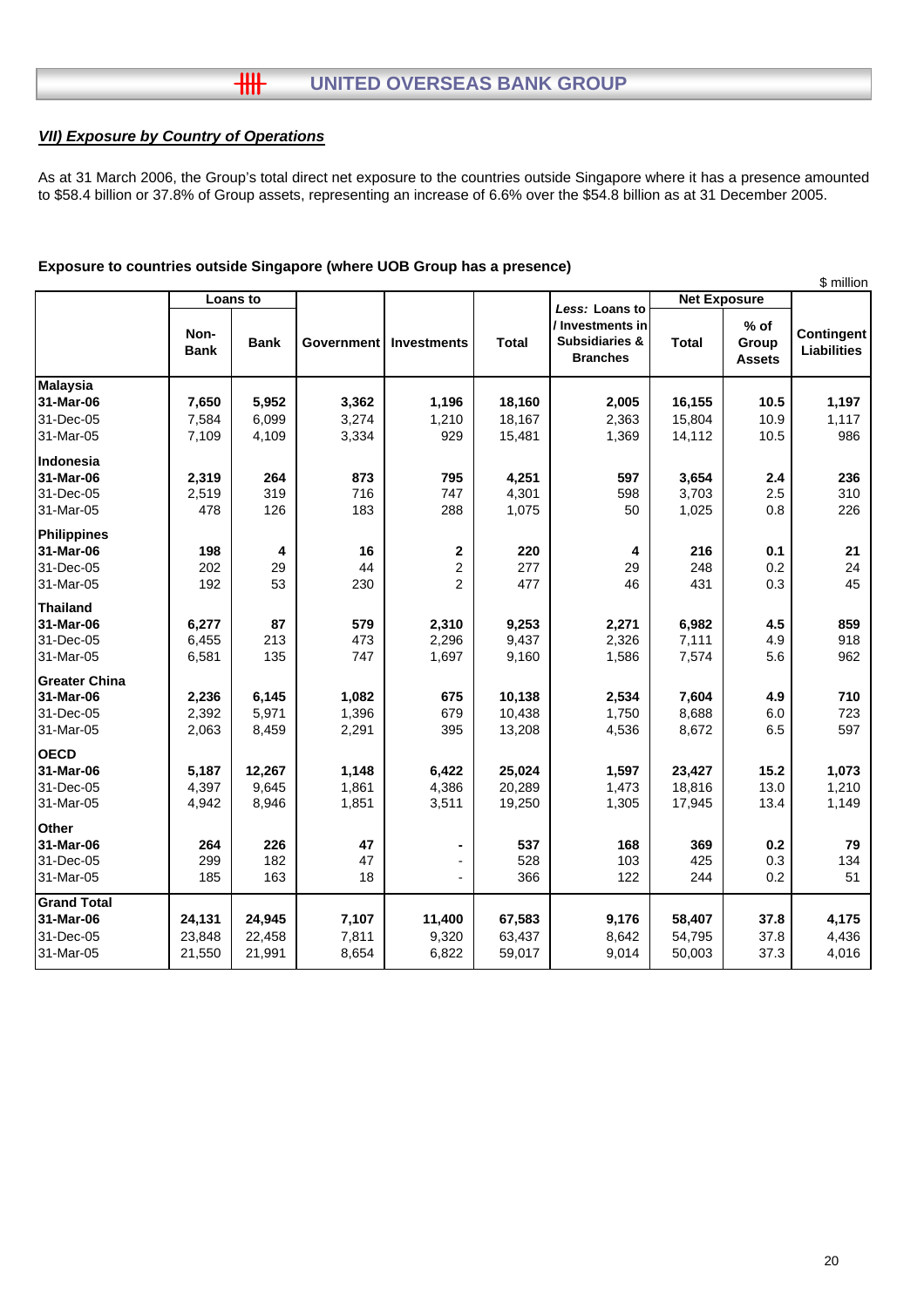# **HH** UNITED OVERSEAS BANK GROUP

# *VII) Exposure by Country of Operations*

At the country level, direct net exposure to Malaysia where the Group has a long-standing presence, remained the largest at \$16.2 billion or 10.5% of Group assets, followed by Thailand at \$7.0 billion and United States at \$6.1 billion.

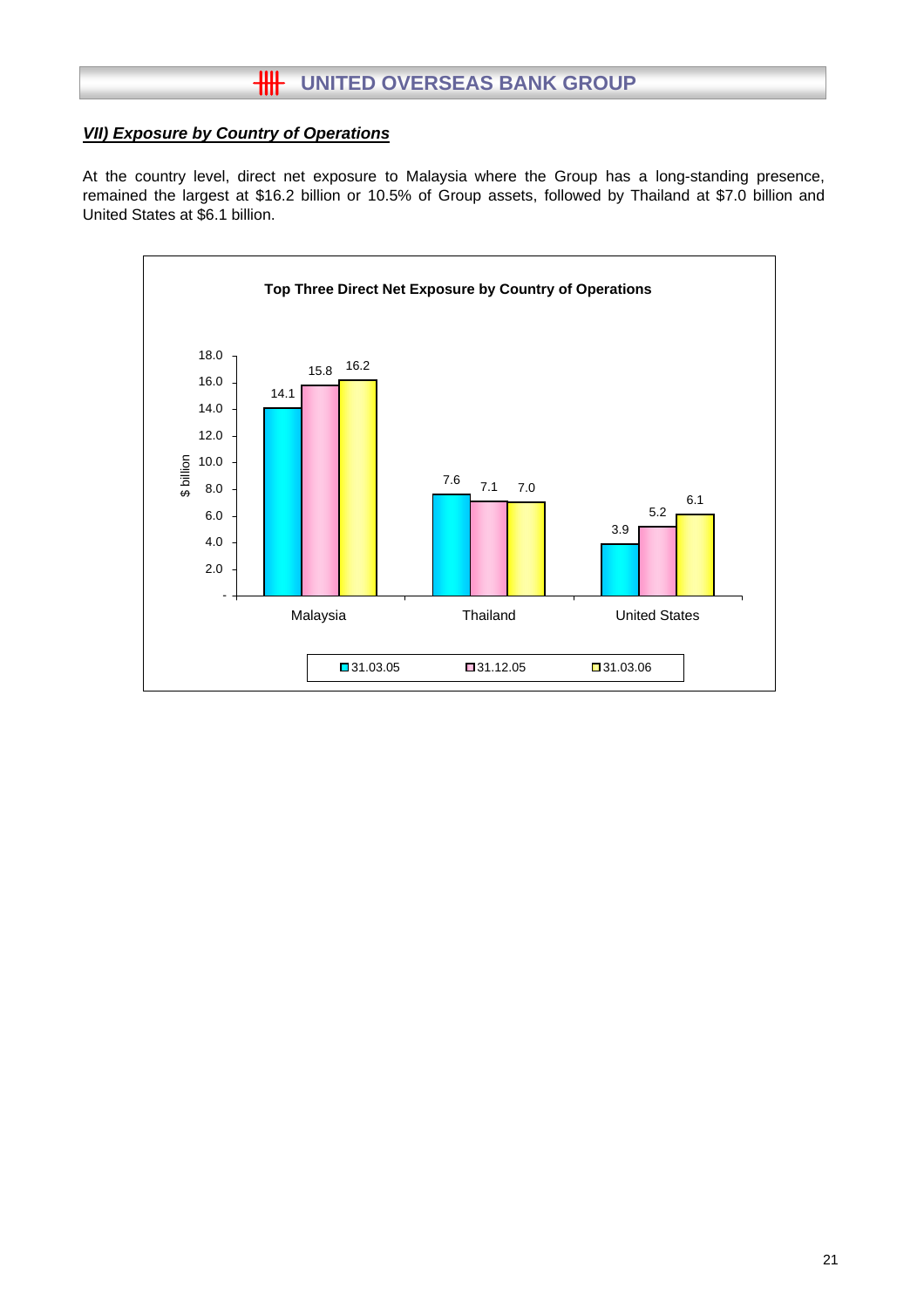# **HH** UNITED OVERSEAS BANK GROUP

#### **UNAUDITED CONSOLIDATED BALANCE SHEET**

|                                                                | 31-Mar-06  | 31-Dec-05  | 31-Mar-05  |
|----------------------------------------------------------------|------------|------------|------------|
|                                                                | \$ million | \$ million | \$ million |
|                                                                |            |            |            |
| <b>Equity</b>                                                  |            |            |            |
| Share capital ^                                                | 2,400      | 2,395      | 2,379      |
| Subsidiary preference shares                                   | 832        | 832        |            |
| Capital reserves ^                                             | 3,577      | 3,503      | 3,563      |
| Statutory reserves                                             | 3,020      | 3,020      | 2,922      |
| Revenue reserves                                               | 5,320      | 4,963      | 4,859      |
| Share of reserves of associates                                | 304        | 217        | 213        |
| Equity attributable to equity holders of the Bank              | 15,453     | 14,929     | 13,935     |
| Minority interests                                             | 315        | 291        | 168        |
| <b>Total equity</b>                                            | 15,768     | 15,220     | 14,103     |
|                                                                |            |            |            |
| <b>Liabilities</b>                                             |            |            |            |
| Deposits and balances of banks and agents                      | 35,524     | 29,456     | 26,639     |
| Deposits of non-bank customers                                 | 88,138     | 85,503     | 80,069     |
| Total deposits and balances                                    | 123,662    | 114,958    | 106,707    |
| Bills and drafts payable                                       | 330        | 303        | 331        |
| Other liabilities                                              | 8,063      | 7,483      | 5,920      |
| Debts issued                                                   | 6,788      | 7,108      | 7,005      |
| <b>Total liabilities</b>                                       | 138,844    | 129,853    | 119,963    |
|                                                                |            |            |            |
| <b>Total equity and liabilities</b>                            | 154,612    | 145,073    | 134,066    |
|                                                                |            |            |            |
| <u>Assets</u>                                                  |            |            |            |
| Cash, balances and placements with central banks               | 13,548     | 11,925     | 11,878     |
| Singapore Government treasury bills and securities             | 6,161      | 7,456      | 7,252      |
| Other government treasury bills and securities                 | 2,033      | 2,129      | 1,854      |
| <b>Trading securities</b>                                      | 580        | 625        | 299        |
| Placements and balances with banks and agents                  | 36,513     | 31,346     | 26,297     |
| Loans and advances including trade bills to non-bank customers | 67,445     | 67,142     | 64,106     |
| Other assets                                                   | 7,475      | 6,579      | 4,724      |
| Assets held for sale                                           | 550        | 606        | 1,149      |
| Investment securities                                          | 13,011     | 10,122     | 9,495      |
| Investment in associates                                       | 1,112      | 1,000      | 1,296      |
| <b>Fixed assets</b>                                            | 1,887      | 1,872      | 1,839      |
| Intangible assets                                              | 4,296      | 4,270      | 3,877      |
| <b>Total assets</b>                                            | 154,612    | 145,073    | 134,066    |
| <b>Off-Balance Sheet Items</b>                                 |            |            |            |
| Contingent liabilities                                         | 9,336      | 11,475     | 9,884      |
| <b>Financial derivatives</b>                                   | 678,632    | 590,802    | 431,984    |
| Commitments                                                    | 44,389     | 42,545     | 42,103     |

^ Following the enactment of the Companies (Amendment) Act 2005 which took effect on 30 January 2006, the share premium reserve and capital redemption reserve have become part of the share capital. Accordingly, comparative figures have been restated to conform to the current period's presentation.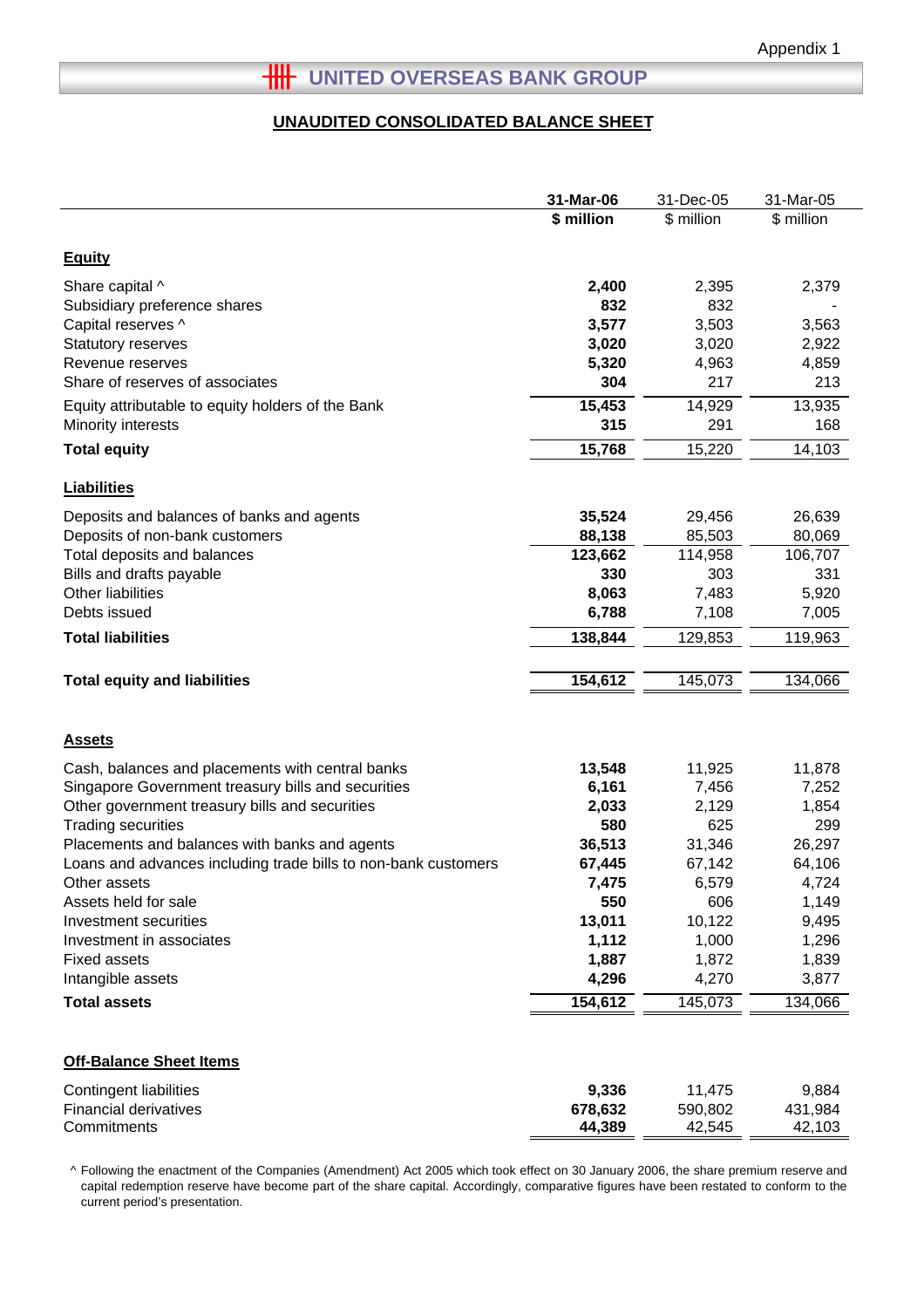#### $H$ **UNITED OVERSEAS BANK GROUP**

#### **UNAUDITED CONSOLIDATED STATEMENT OF CHANGES IN EQUITY**

|                                                                    | <b>Equity Attributable to Equity Holders of the Bank</b> |                                                  |                              |                                     |                            |                                                        |              |                                     |                               |
|--------------------------------------------------------------------|----------------------------------------------------------|--------------------------------------------------|------------------------------|-------------------------------------|----------------------------|--------------------------------------------------------|--------------|-------------------------------------|-------------------------------|
|                                                                    | Share ^<br>Capital                                       | <b>Subsidiary</b><br>Preference<br><b>Shares</b> | Capital $\wedge$<br>Reserves | <b>Statutory</b><br><b>Reserves</b> | Revenue<br><b>Reserves</b> | Share of<br><b>Reserves</b><br>of<br><b>Associates</b> | <b>Total</b> | <b>Minority</b><br><b>Interests</b> | <b>Total</b><br><b>Equity</b> |
|                                                                    | \$ million                                               | \$ million                                       | \$ million                   | \$ million                          | \$ million                 | \$ million                                             | \$ million   | \$ million                          | \$ million                    |
| Balance at 1 January 2006                                          | 2,395                                                    | 832                                              | 3,503                        | 3,020                               | 4,963                      | 217                                                    | 14,929       | 291                                 | 15,220                        |
| <b>Currency translation adjustments</b>                            |                                                          |                                                  | 41                           |                                     |                            |                                                        | 41           | 12                                  | 53                            |
| Available-for-sale assets                                          |                                                          |                                                  | 37                           |                                     |                            |                                                        | 37           | $\mathbf{2}$                        | 39                            |
| Share of associates' reserves                                      |                                                          |                                                  |                              |                                     |                            | 88                                                     | 88           |                                     | 88                            |
| <b>Transfer to revenue reserves</b><br>upon disposal of associates |                                                          | $\blacksquare$                                   | (4)                          |                                     | 4                          |                                                        |              |                                     |                               |
| <b>Other adjustments</b>                                           |                                                          |                                                  | $(0)$ <sup>*</sup>           |                                     | $0*$                       |                                                        |              |                                     |                               |
| <b>Total gains recognised</b><br>directly in equity                |                                                          |                                                  | 74                           |                                     | 4                          | 88                                                     | 167          | 14                                  | 180                           |
| Profit for the financial period                                    |                                                          |                                                  |                              |                                     | 439                        |                                                        | 439          | 15                                  | 454                           |
| <b>Total gains recognised</b><br>for the financial period          |                                                          |                                                  | 74                           |                                     | 444                        | 88                                                     | 606          | 28                                  | 634                           |
| Change in minority interests                                       |                                                          |                                                  |                              |                                     |                            | ۰                                                      | ٠            | (1)                                 | (1)                           |
| <b>Dividends</b>                                                   |                                                          |                                                  |                              |                                     | (14)                       | ۰                                                      | (14)         | (4)                                 | (18)                          |
| Share buy-back                                                     |                                                          |                                                  |                              | $\blacksquare$                      | (72)                       | ۰                                                      | (72)         | ٠                                   | (72)                          |
| Issue of shares under share<br>option scheme                       | 5                                                        |                                                  |                              |                                     |                            |                                                        | 5            |                                     | 5                             |
| Balance at 31 March 2006                                           | 2,400                                                    | 832                                              | 3,577                        | 3,020                               | 5,320                      | 304                                                    | 15,453       | 315                                 | 15,768                        |

^ Following the enactment of the Companies (Amendment) Act 2005 which took effect on 30 January 2006, the share premium reserve and capital redemption reserve have become part of the share capital. Accordingly, comparative figures have been restated to conform to the current period's presentation.

\* Less than \$500,000.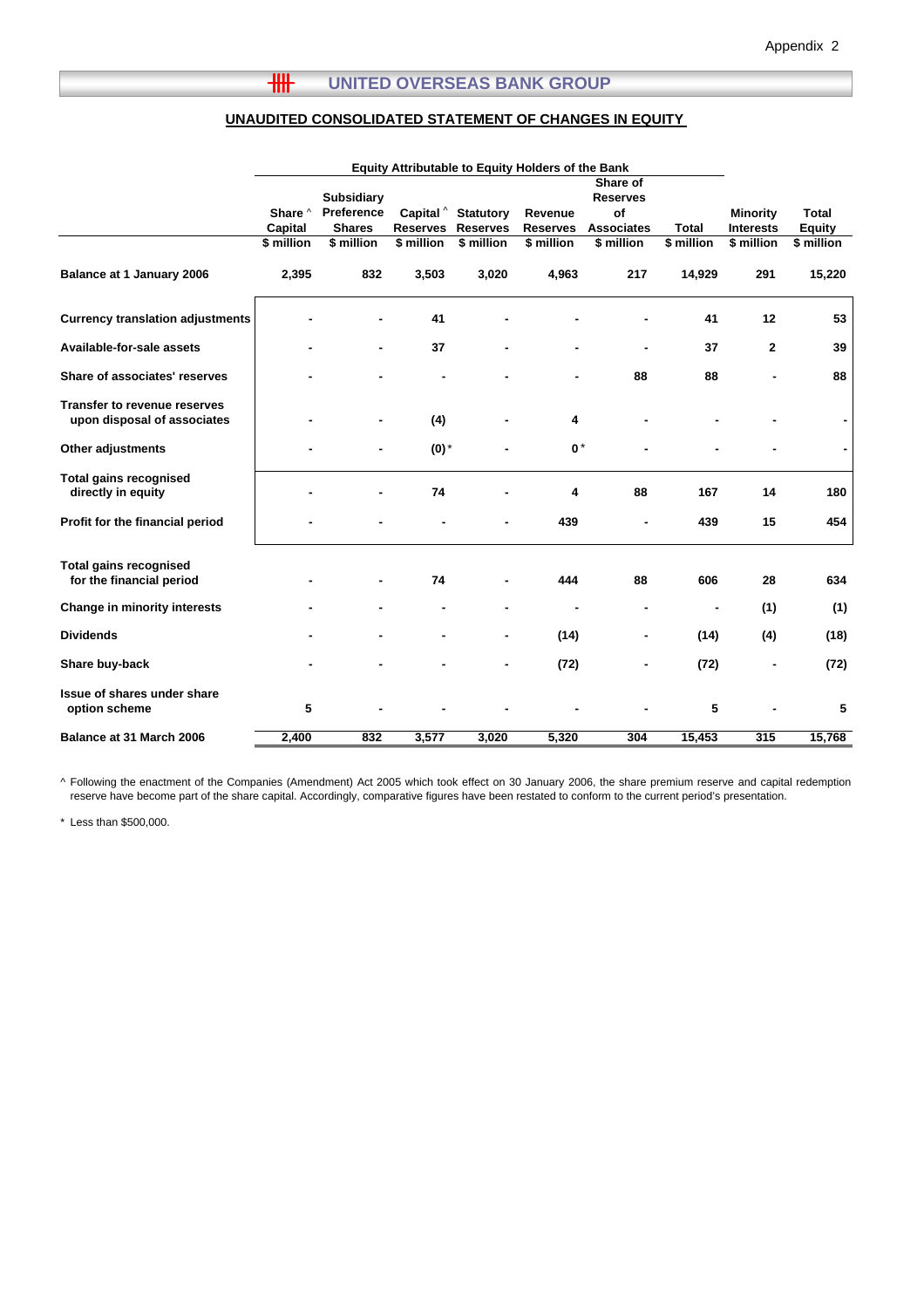#### $\overline{\text{III}}$ **UNITED OVERSEAS BANK GROUP**

#### UNAUDITED CONSOLIDATED STATEMENT OF CHANGES IN EQUITY

| Share of<br>Reserves<br>Capital ^<br>of<br>Share ^<br>Minority<br>Statutory<br>Revenue<br>Associates<br>Total<br>Capital<br>Reserves<br>Interests<br>Reserves<br>Reserves<br>\$ million<br>\$ million<br>\$ million<br>\$ million<br>\$ million<br>\$ million<br>\$ million<br>Balance at 1 January 2005<br>2,376<br>3,582<br>2,922<br>123<br>13,456<br>156<br>As restated<br>4,453 | Total<br>Equity<br>\$ million<br>13,612 |
|-------------------------------------------------------------------------------------------------------------------------------------------------------------------------------------------------------------------------------------------------------------------------------------------------------------------------------------------------------------------------------------|-----------------------------------------|
|                                                                                                                                                                                                                                                                                                                                                                                     |                                         |
|                                                                                                                                                                                                                                                                                                                                                                                     |                                         |
|                                                                                                                                                                                                                                                                                                                                                                                     |                                         |
|                                                                                                                                                                                                                                                                                                                                                                                     |                                         |
| $0^*$<br>13<br>Currency translation adjustments<br>13                                                                                                                                                                                                                                                                                                                               | 14                                      |
| (36)<br>(0)<br>Available-for-sale assets<br>(36)                                                                                                                                                                                                                                                                                                                                    | (36)                                    |
| 89<br>Share of associates' reserves<br>89<br>٠<br>$\blacksquare$                                                                                                                                                                                                                                                                                                                    | 89                                      |
| $0^*$<br>$0^*$<br>Other adjustments<br>3<br>4                                                                                                                                                                                                                                                                                                                                       | 4                                       |
| Total (losses) / gains<br>$0^*$<br>$0^*$<br>recognised directly in equity<br>89<br>(19)<br>70                                                                                                                                                                                                                                                                                       | 71                                      |
| Profit for the financial period<br>406<br>406<br>4                                                                                                                                                                                                                                                                                                                                  | 409                                     |
| Total (losses) / gains recognised<br>for the financial period<br>(19)<br>89<br>476<br>406<br>4                                                                                                                                                                                                                                                                                      | 480                                     |
| 8<br>Change in minority interests                                                                                                                                                                                                                                                                                                                                                   | 8                                       |
| (0)<br><b>Dividends</b>                                                                                                                                                                                                                                                                                                                                                             | (0)                                     |
| Issue of shares under share<br>3<br>3<br>option scheme                                                                                                                                                                                                                                                                                                                              | 3                                       |
| 2,379<br>213<br>Balance at 31 March 2005<br>3,563<br>2,922<br>4,859<br>13,935<br>168                                                                                                                                                                                                                                                                                                | 14,103                                  |

^ Following the enactment of the Companies (Amendment) Act 2005 which took effect on 30 January 2006, the share premium reserve and capital redemption reserve have become part of the share capital. Accordingly, comparative figures have been restated to conform to the current period's presentation.

\* Less than \$500,000.